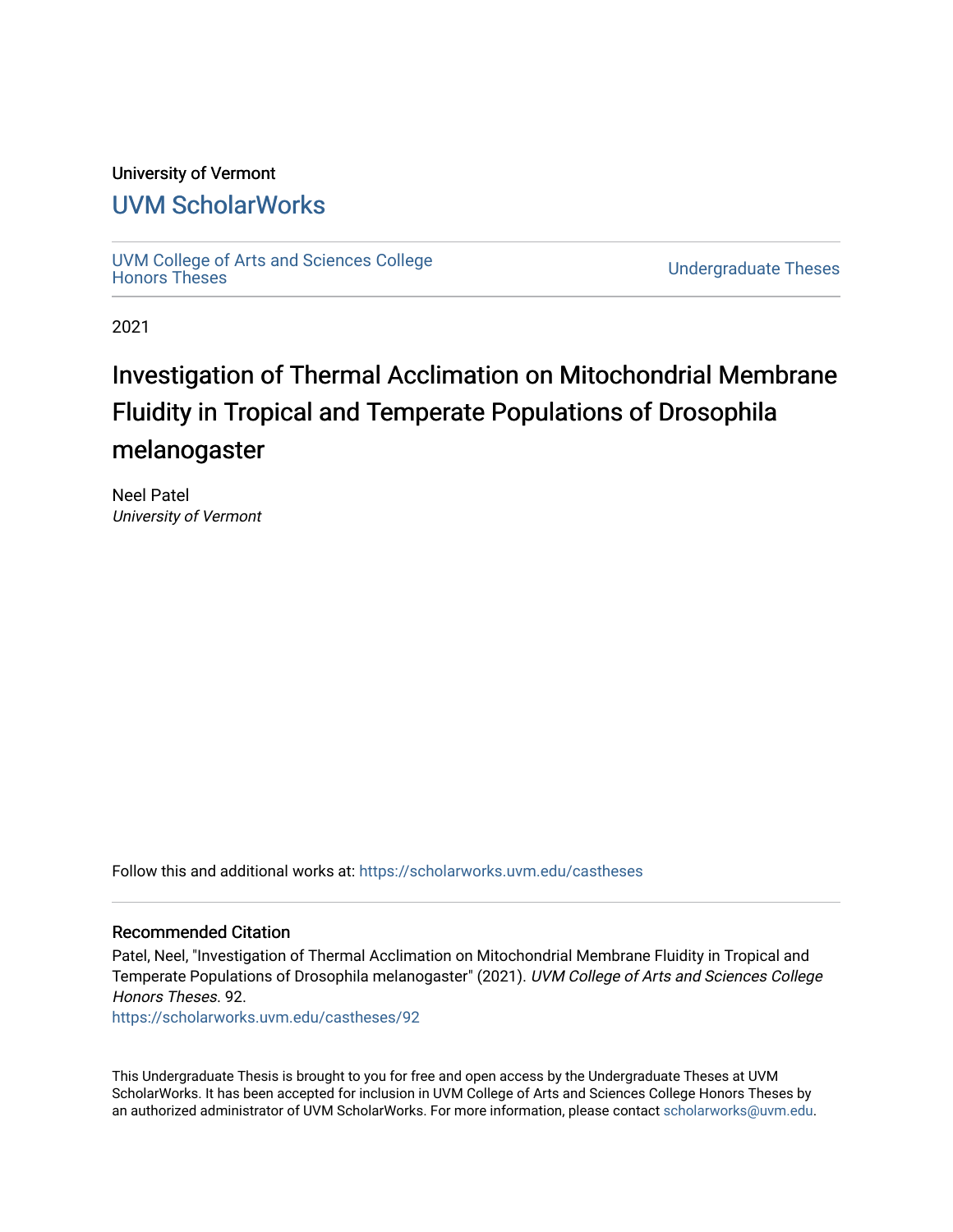Investigation of Thermal Acclimation on Mitochondrial Membrane Fluidity in Tropical and Temperate Populations of *Drosophila melanogaster*

Neel Patel

University of Vermont, Burlington VT

Lockwood Lab - Department of Biology

Thesis Committee Members: Dr. Brent Lockwood, Dr. Bryan Ballif, and Dr. Kathleen Scollins

Thesis Defense Date: May 6, 2021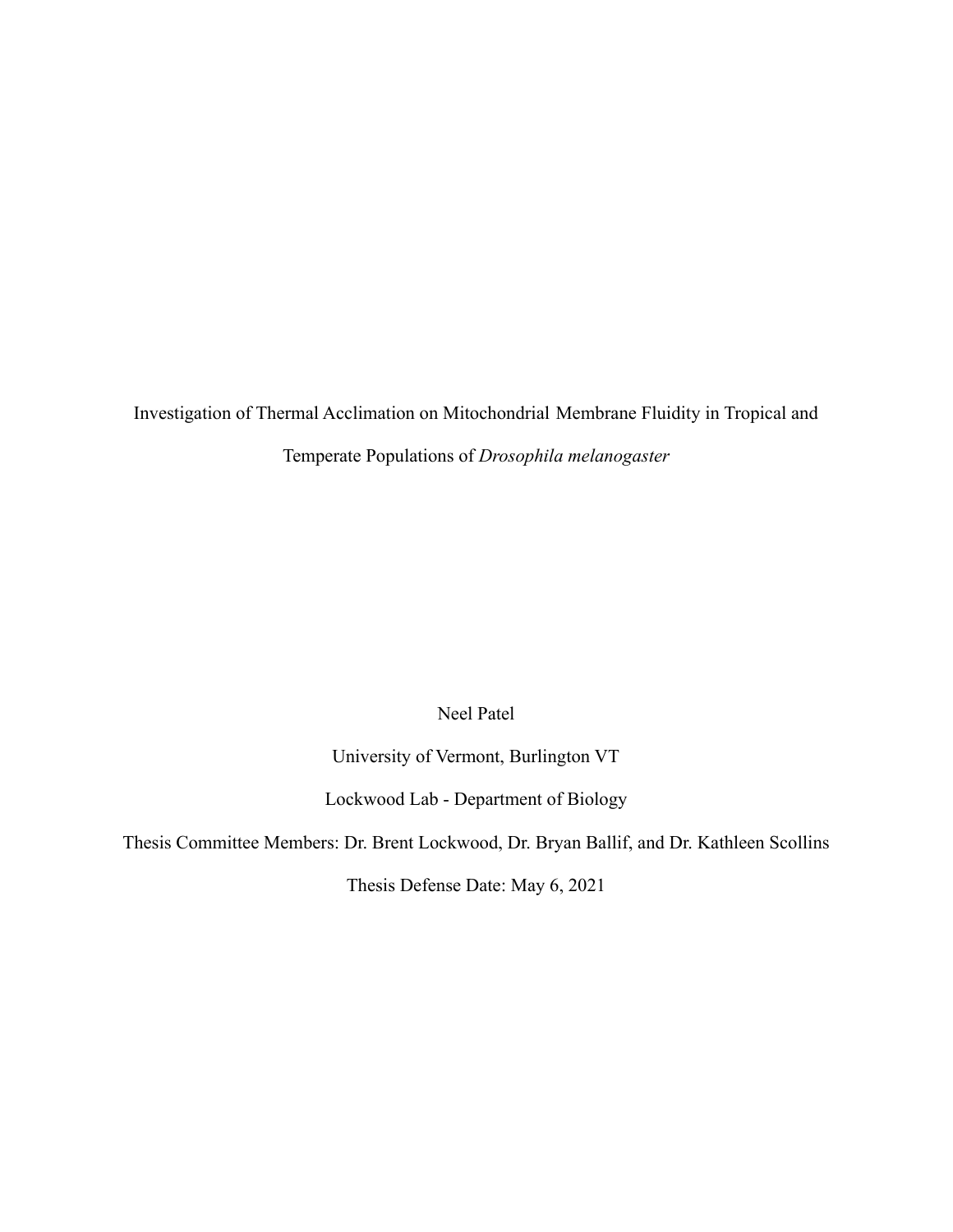#### **Abstract**

The fruit fly, *Drosophila melanogaster*, is an ectotherm with various populations occupying thermal environments across a wide latitudinal range. These populations are differentially thermally adapted to their natural environments, and thus have altered physiologies in response to thermal stress. It has been previously shown that populations of *D. melanogaster* alter the composition of their lipid constituents in response to thermal acclimation to preserve fluidity through a process known as homeoviscous adaptation (HA). The goals of this experiment were to determine if this process was occurring in the mitochondrial membranes of acclimated tropical and temperate genotypes of *D. melanogaster.* Mitochondrial membrane fluidity was measured through the use of the fluorescent probe 1-(4-Trimethylammoniumphenyl) -6-Phenyl-1,3,5-Hexatriene p-Toluenesulfonate (TMA-DPH) and fluorescence anisotropy. I predicted that the tropical genotype would have a more rigid membranes than the temperate genotype, the cold acclimation group would have more fluid membranes than the warm acclimation group, and that the temperate genotype would exhibit greater membrane plasticity across acclimation. For both genotypes, there was an increase in membrane fluidity with acclimation temperature, which is opposite to what would be expected if HA were occurring. Interestingly, genotypes exhibited greater plasticity when acclimated at temperatures that would be normally encountered in their natural environments but not outside that range. With global temperatures rising, it appears that neither genotype is especially better equipped to handle a rapidly changing environment. However, the greater plasticity shown by the tropical genotype at higher acclimation temperature could suggest that it is better suited to handle future increases in temperature.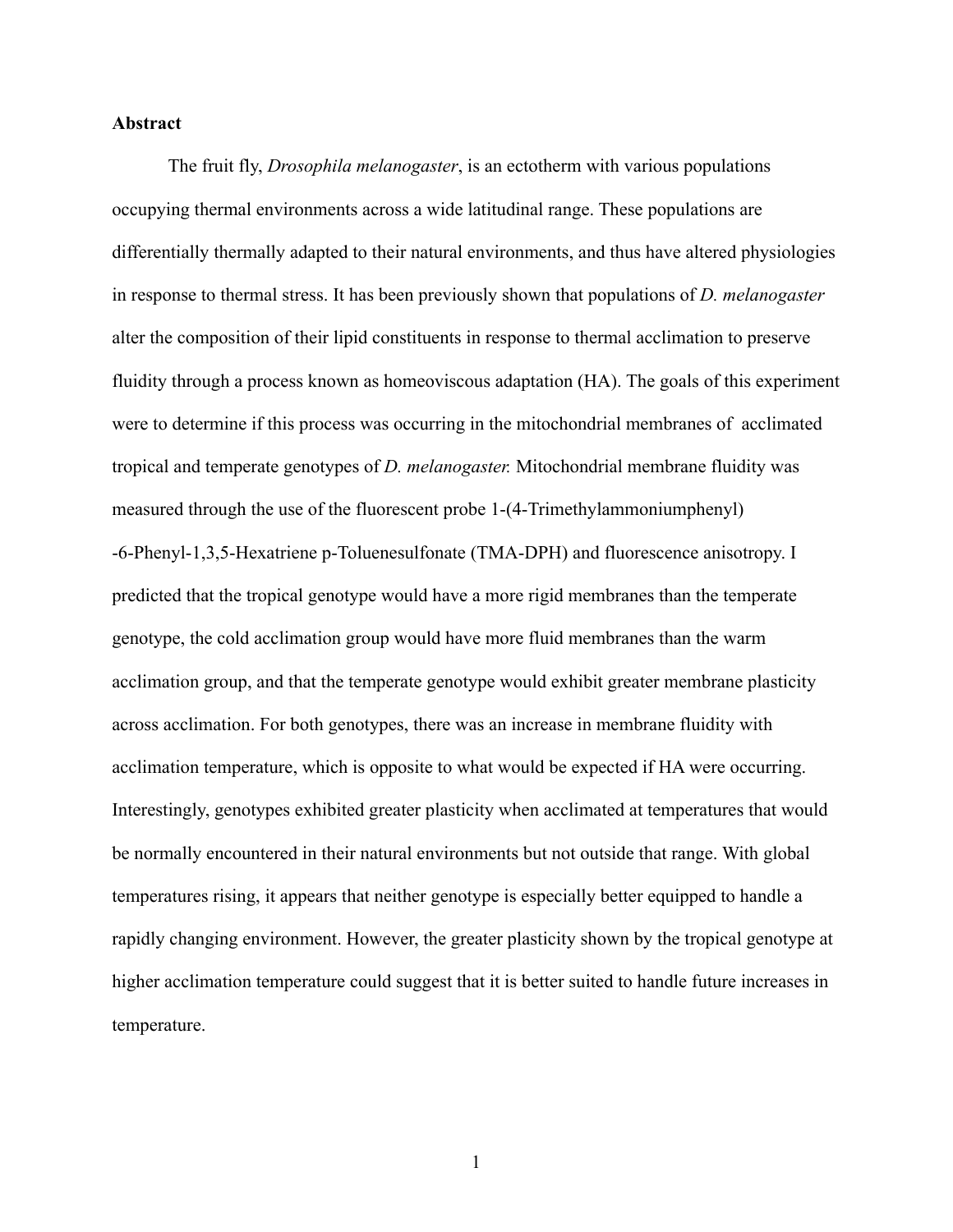#### **Introduction**

Ectothermic organisms encounter and must adapt to changing environmental temperatures. The maintenance and preservation of physiological functions within these ectotherms is paramount and often requires alterations in response to temperature fluctuations (Somero et al. 2017; Hazel and Williams 1990). In particular, the lipid bilayers of cells are incredibly sensitive to changes in temperature and have important consequences for physiological processes (Cooper et al. 2012; Cooper et al. 2014; Hazel and Williams 1990; Overgaard et al. 2008). Previous studies have shown that lipid membranes exhibit a high level of compensation in response to temperature in a phenomenon known as homeoviscous adaptation (HA) (Cooper et al. 2012; Cooper et al. 2014; Hazel 1995; Sinensky 1974). While many have investigated the role of temperature on bulk lipid constituents, relatively few studies have looked at the effect of temperature on the mitochondrial membrane fluidity (MMF) (Cossins et al. 1980; Dahlhoff and Somero 1993).

The fruit fly, *Drosophila melanogaster*, is an ectotherm that has various populations, which occupy widely different thermal environments from constantly warm tropical regions to thermally variable temperate regions (Lockwood et al. 2018). This represents the potential for differential response in these populations of the same species. Since these populations have evolved to their natural environment, they represent distinctly altered genotypes that can be studied to look at how variations in temperature alter MMF. Under the context of the modern-day rate of climate change, there is a disproportionately higher rate occurring in higher and southern latitudes compared to the equator (Deutsch et al. 2008). This means that *D. melanogaster* populations in more temperate locations must be able to rapidly adapt and exhibit a higher degree of plasticity compared to their tropical counterparts over time. However, it can be argued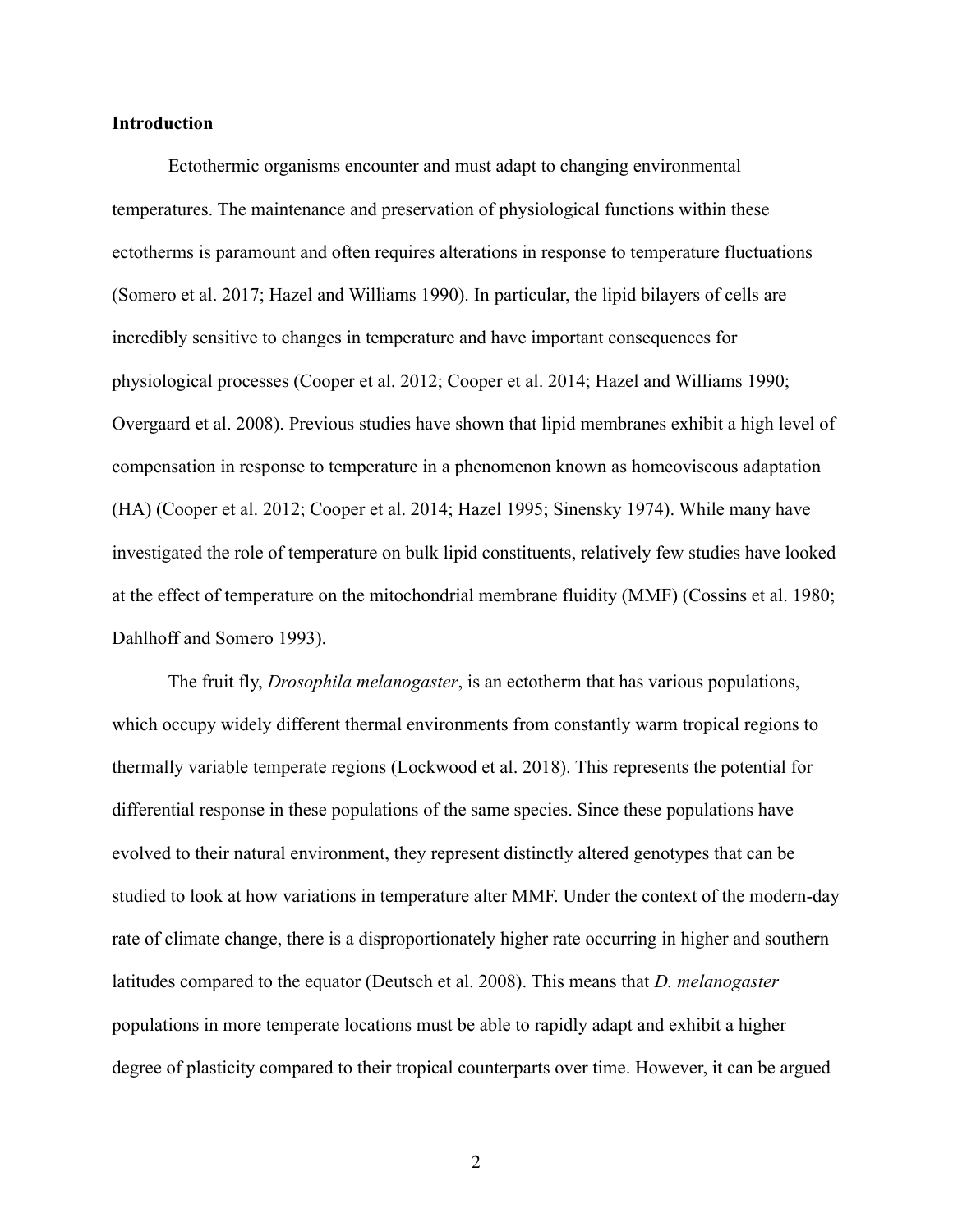that climate change can be even more disastrous for tropical populations. Despite the relatively lower rate of climate change occurring in the tropics, the insects in these areas are especially vulnerable because they have not experienced large-scale changes in temperature before and live closer to their upper thermal limit (Deutsch et al. 2008; Somero et al. 2017). Identifying how these organisms respond to such changes in temperature will be important in determining their adaptive capabilities in the face of an evolving climate. One way to test this is through lab acclimation experiments.

While there have been numerous studies looking at potential homeoviscous adaptation through acclimation (Cooper et al. 2012; Cooper et al. 2014), relatively few have focused on the mitochondrial membrane. Of the ones that have, the comparisons made were between closely related species (Dahlhoff and Somero 1993) or used PE:PC ratio to estimate the degree of fluidity (Chung et al. 2018). The PE:PC ratio describes the relative amounts of phosphatidylethanolamine (PE) to phosphatidylcholine (PC) and allows researchers to infer the degree of plasticity of membranes. No studies have yet looked at the acclimatory effects on MMF in intraspecific populations of *D. melanogaster* and directly measured membrane fluidity. In this present study, I made measurements of MMF of acclimated temperate and tropical populations of *D. melanogaster* using fluorescence anisotropy (FA). Previous studies have measured MMF through the similar quantification of fluorescence polarization (FP) (Dahlhoff and Somero 1993). Both of the measurements represent the same phenomena, but they are calculated using slightly different equations (Zhang et al. 2016). Since membranes are not inherently fluorescent, a fluorescent probe is used, and its movement within the membrane is quantified based on the ratio of the intensity of polarized light it emits. I used the fluorescent probe, 1-(4-Trimethylammoniumphenyl)-6-Phenyl-1,3,5-Hexatriene p-Toluenesulfonate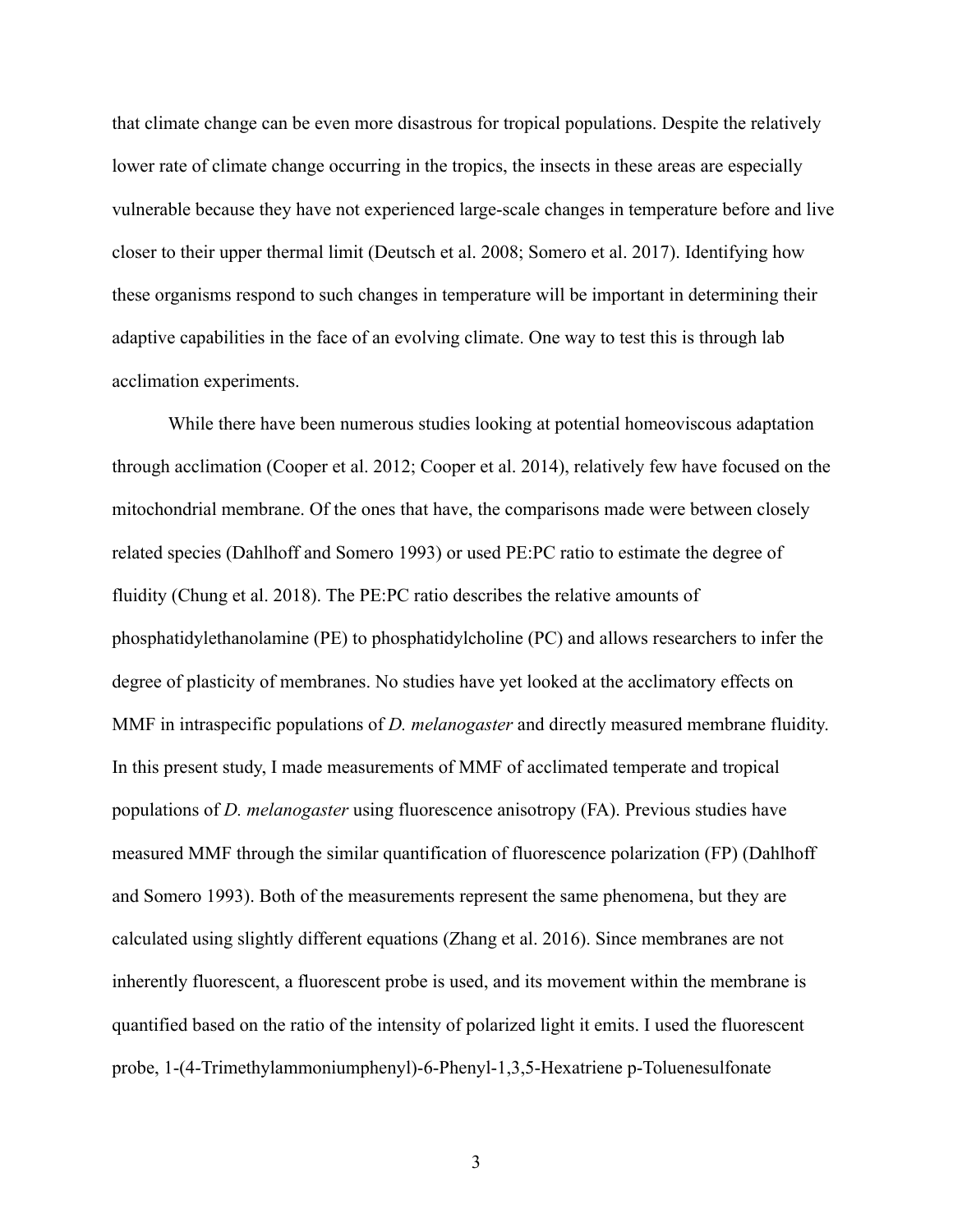(TMA-DPH). A more fluid membrane allows TMA-DPH to move more freely within the membrane and thus results in a lower intensity of emitted polarized light and FA value. A more rigid membrane limits the movement of TMA-DPH and thus increases the amount of emitted polarized light and FA value (do Canto et al. 2016). The experiment conducted by Dahlhoff and Somero (1993) found that warm-adapted species of abalone had more rigid membranes than those from colder areas. This finding was consistent with HA.

I investigated the patterns of MMF through the acclimation of differentially thermally adapted populations of temperate and tropical fruit flies. The temperate genotype was from Vermont (VT) and the tropical genotype was from Saint Kitts (SK). Following acclimation at both warm and cold temperatures, I tested the fluidity of mitochondrial membranes through fluorescence anisotropy. I found that the opposite was occurring in regards to HA. The cold acclimate group had more rigid membranes than the warm acclimate group. There was no significant difference between genotype. These results suggest that homeoviscous adaptation is not occurring and that the organisms are not remodeling their mitochondrial membranes to preserve an optimal fluidity. Under certain conditions, the trends seen could be maladaptive and have serious consequences with the current rapidly changing climate.

#### **Methods**

#### Fly Stocks

For this experiment, I used two isogenic female lines of *Drosophila melanogaster* fruit flies that were present in our lab from a previous study (Lockwood et al. 2017). One line was collected from East Calais, VT (VT8) and gifted to our lab by B.S. Cooper and K.L. Montooth. This line was established by a single female founder and inbred for subsequent generations in order to limit the genetic variability and decrease chances of in-lab evolution. The Vermont line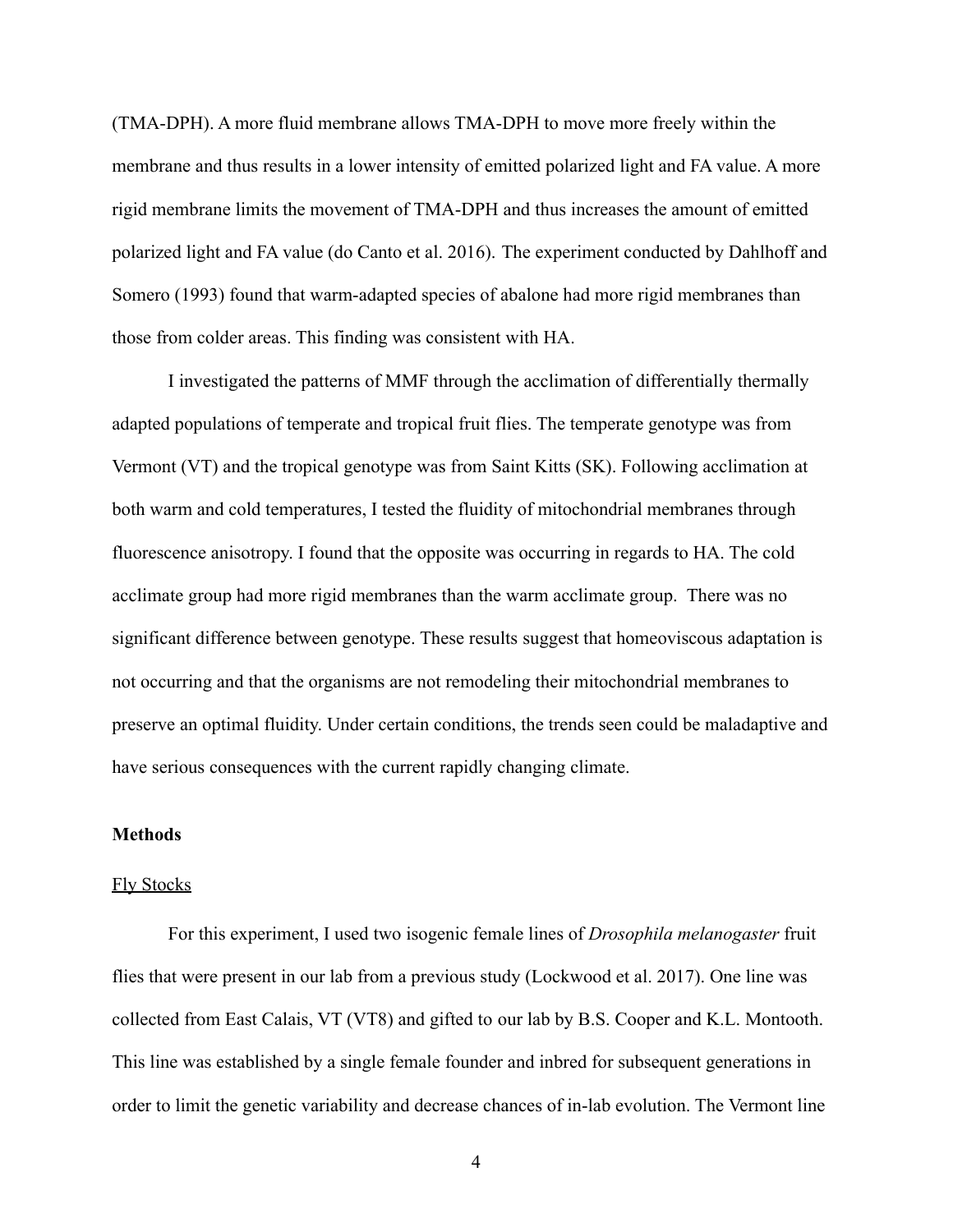was maintained at controlled densities of 50-100 adult flies per vial. I obtained the other isofemale line used in the experiment from the Drosophila Species Stock Center at the University of California, San Diego (UCSD). In particular, the obtained flies were captured from Monkey Hill, Saint Kitts (SK). Similar to the Vermont line, the Saint Kitts line from UCSD was established by a single female founder and kept at controlled densities. I maintained flies under common-garden conditions on cornmeal-yeast-molasses medium at 25°C on a 12:12 light cycle (Lockwood et al. 2018).

#### Experimental Treatments

In the experiment, I subjected eggs from each of the lines to acclimation. Stock flies mated at 25°C, and I collected eggs hourly. The eggs were placed in vials with controlled density and placed in one of two incubators. One incubator was at 18°C (cold) and the other at 28°C (warm). Both lines were subjected to both treatments. The eggs were kept in the incubators until the larvae eclosed as adults. Since flies in the warm treatment group developed much faster than the cold treatment (Imasheva et al. 1998; Robinson and Partridge 2001), I staggered the incubation period. To have adults from the two acclimation groups eclose on the same day, I collected eggs for the cold acclimation group 21 days prior to collecting eggs for the warm acclimation group so that eclosion was synchronized. The resulting adult flies were used for mitochondrial extraction and measurement of fluidity by fluorescence anisotropy.

#### Mitochondria Membrane Fluidity Assay

For mitochondrial extraction, I followed the protocol used by Meiklejohn et al., 2013. I gently homogenized 30 female flies from each acclimation group using a glass teflon dounce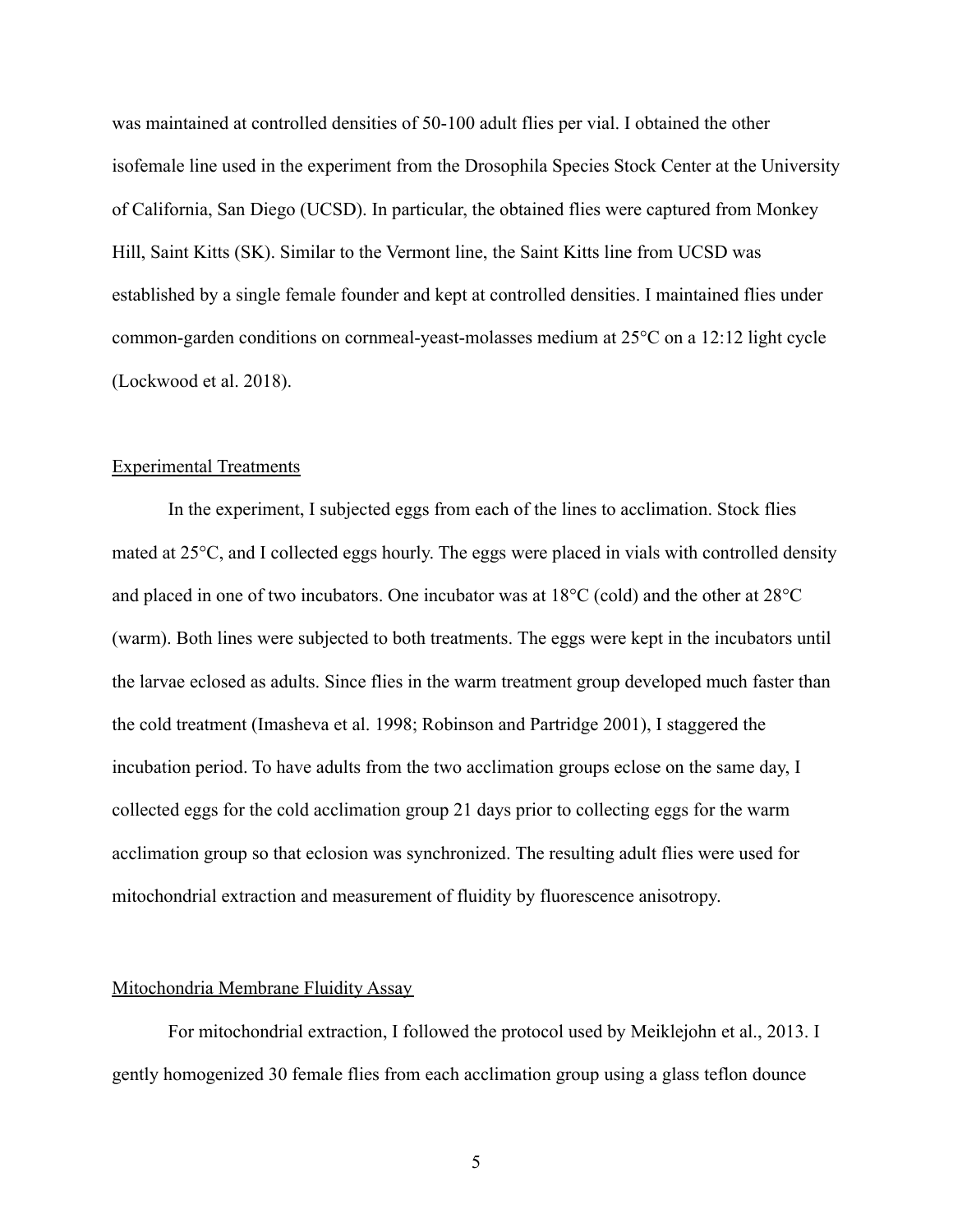homogenizer in chilled isolation buffer (225 mM mannitol, 75 mM sucrose, 10 mM MOPS, 1 mM EGTA, 0.5% fatty acid-free BSA, pH 7.2). I then centrifuged the samples at 300 g at 4°C for 5 minutes. The resulting supernatant was collected and centrifuged at 6,000 g at 4°C for 10 minutes. I resuspended the resulting mitochondrial pellet in 200μL of resuspension buffer (225 mM mannitol, 75 mM sucrose, 10 mM KCl, 10 mM Tris-HCl, 5 mM KH<sub>2</sub>PO<sub>4</sub>, pH 7.2). In order to standardize the concentration of mitochondria in each sample, I performed a Quick Start™ Bradford protein assay (Bio-Rad). I followed the protocol for a microplate assay and used 5µL of each sample with 250µL of Bradford dye. I created standards with concentrations of 0, 125, 250, 500, 750, 1,000, 1,500, and 2000 µg/mL of BSA. I measured the absorbance using the in-lab TECAN plate reader at 595 nm. After creating a BSA standard curve, I calculated the concentrations of the samples and adjusted them to 0.5mg/mL with additional respiration buffer as needed.

1-(4-Trimethylammoniumphenyl) -6-Phenyl-1,3,5-Hexatriene p-Toluenesulfonate (TMA-DPH) in phosphate buffer (final concentration 3μM) was then added to the mitochondrial resuspensions. I wrapped the resulting mixtures in aluminum foil and incubated them at 37°C with continuous stirring for 30 minutes as outlined (García-Ruiz et al. 2003). The resulting incubated samples were allowed to cool at room temperature for 5 minutes before being brought to temperatures of either 18°C or 28°C via water baths for 25 minutes. Upon the samples reaching the desired temperature, I loaded 200μL of each into the wells of TECAN black 96 microplates. Along with the samples, I prepared and loaded blanks containing TMA-DPH in phosphate buffer solution.

I measured FA using a TECAN microplate reader. The excitation wavelength for TMA-DPH was set to 360 nm and the emission was 425 nm. The machine was set to the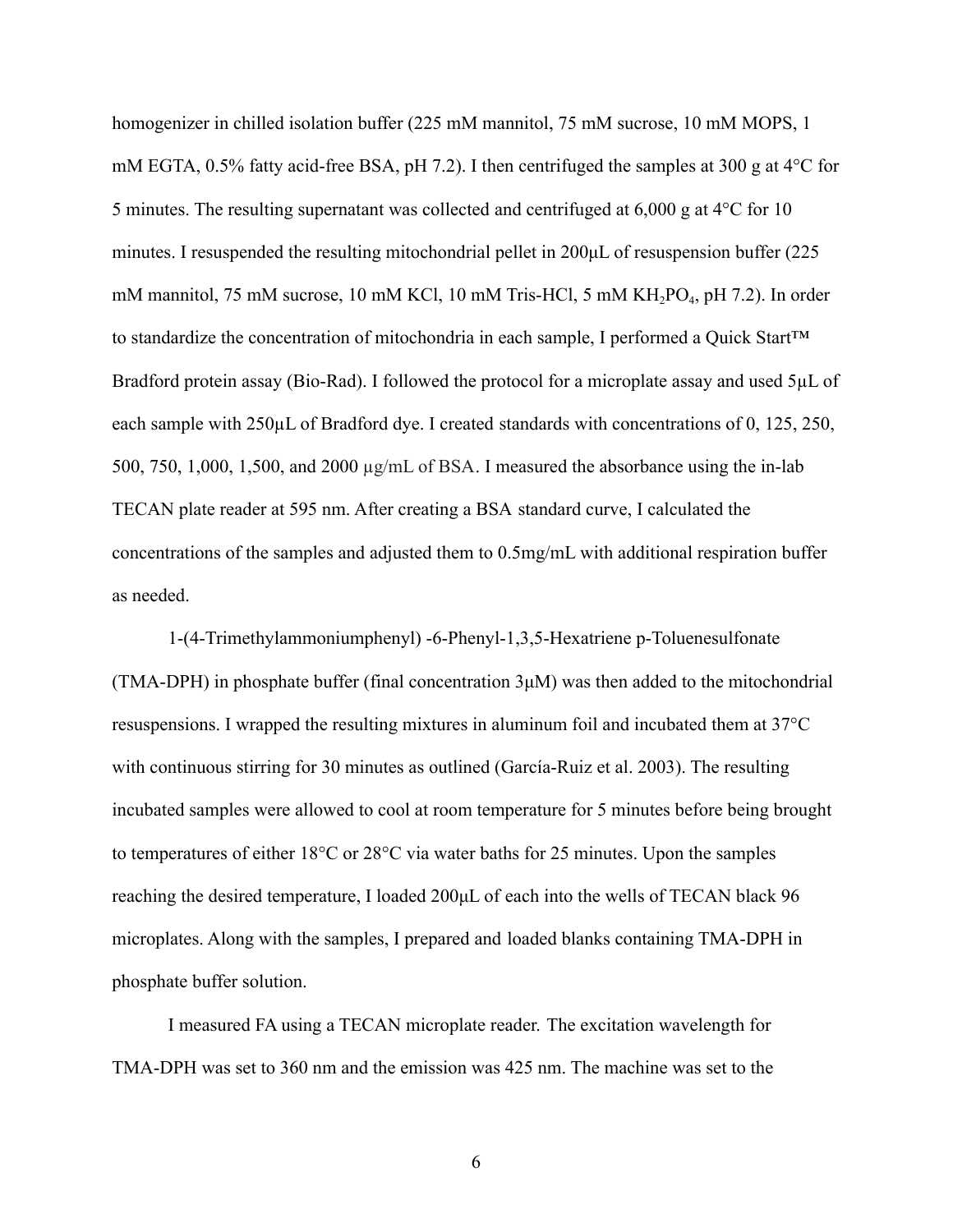temperature that corresponded with the treatments being tested at the time. For example, the machine was set to 18°C for samples that were at 18°C after the water bath. This was done to keep samples at the desired temperature while measuring FA. After running the samples, I looked at anisotropy units as a measure of the degree of membrane fluidity present.

#### Statistical Analyses

For data analysis, I used R statistical programming language (R version 3.5.1). I used a 3-way analysis of variance (ANOVA) to analyze the effects of acclimation, measurement temperature, and genotype on FA. I created an interaction plot to visualize the mean FA values for each of the treatment groups.

### **Results**

There was not a significant difference in anisotropy between the Vermont and St. Kitts genotypes with the mean anisotropy of  $155.5 \pm 4.117$  for VT and  $161.2 \pm 5.407$  for SK (Figure 1; Table 1; p=0.2589). The mean anisotropy for Vermont was generally lower across acclimation and measurement temperature groups except for the 28°C measurement at an acclimation of 28°C. Here, the Vermont mean anisotropy was actually higher than SK. Within the 18°C acclimate group, the SK flies appear to have higher anisotropy values than the VT flies, although it is still not statistically significant (Figure 1; Table 1; p=0.24).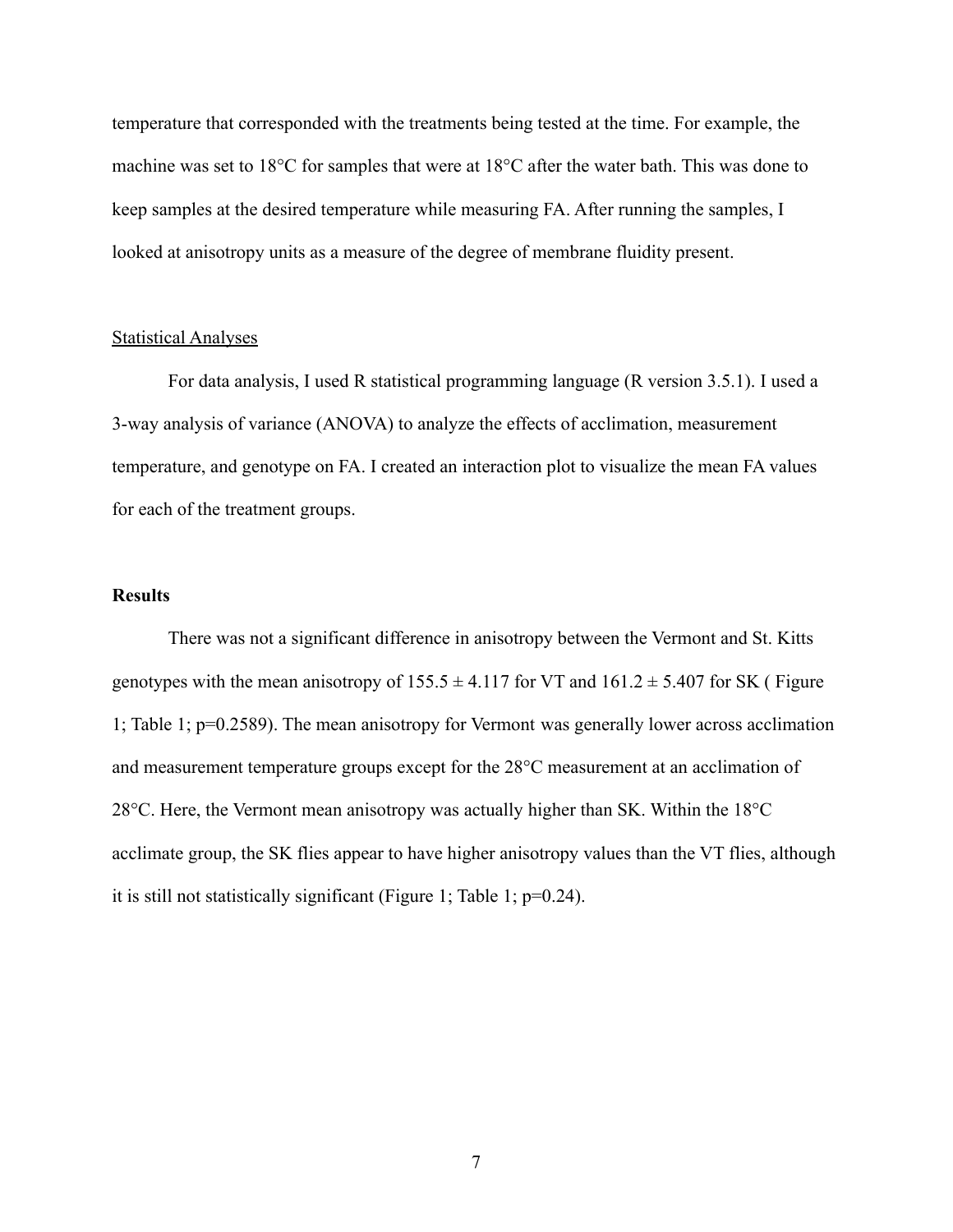**Table 1.** 3-way ANOVA results for the factors of genotype, acclimation, and measurement temperature effect on anisotropy and MMF. There was a significant effect of acclimation and measurement temperature on anisotropy (p=0.0003 and p=0.0475, respectively) and no significant effect of genotype (p=0.2589). There was also no significant interaction between any of the factors.

| <b>Anisotropy ANOVA</b>               |         |    |         |         |              |
|---------------------------------------|---------|----|---------|---------|--------------|
| Factor                                | Sum Sq. | Df | F-value | P-value | Significance |
| Genotype                              | 508.8   |    | 1.3098  | 0.2589  |              |
| Acclimation                           | 6058.6  | 1  | 15.5972 | 0.0003  | ***          |
| <b>Measurement Temperature</b>        | 1619.5  | 1  | 4.1692  | 0.0475  | $\ast$       |
| <b>Genotype: Acclimation</b>          | 1089.2  | 1  | 2.8040  | 0.1015  |              |
| Genotype: Measurement Temp.           | 0.2     |    | 0.0006  | 0.9801  |              |
| <b>Acclimation: Measurement Temp.</b> | 43.2    |    | 0.1128  | 0.7387  |              |
| <b>Genotype: Acclimation:</b>         | 611.2   | 1  | 1.5733  | 0.2167  |              |
| <b>Measurement Temp.</b>              |         |    |         |         |              |

There was a significant effect of acclimation on anisotropy between the 18°C and 28°C acclimation groups with a mean anisotropy of  $169.4 \pm 3.607$  for  $18^{\circ}$ C and  $145.9 \pm 4.604$  for 28°C (Figure 1; Table 1; p=0.0003). Surprisingly, there were higher anisotropy values, meaning greater membrane rigidity, for the cold acclimate group in comparison to the warm acclimate group. This is contrary to what would be expected if homeoviscous adaptation were occurring in these populations. There was also no significant interaction occurring between genotype and acclimation (Figure 1; Table 1; p=0.1015).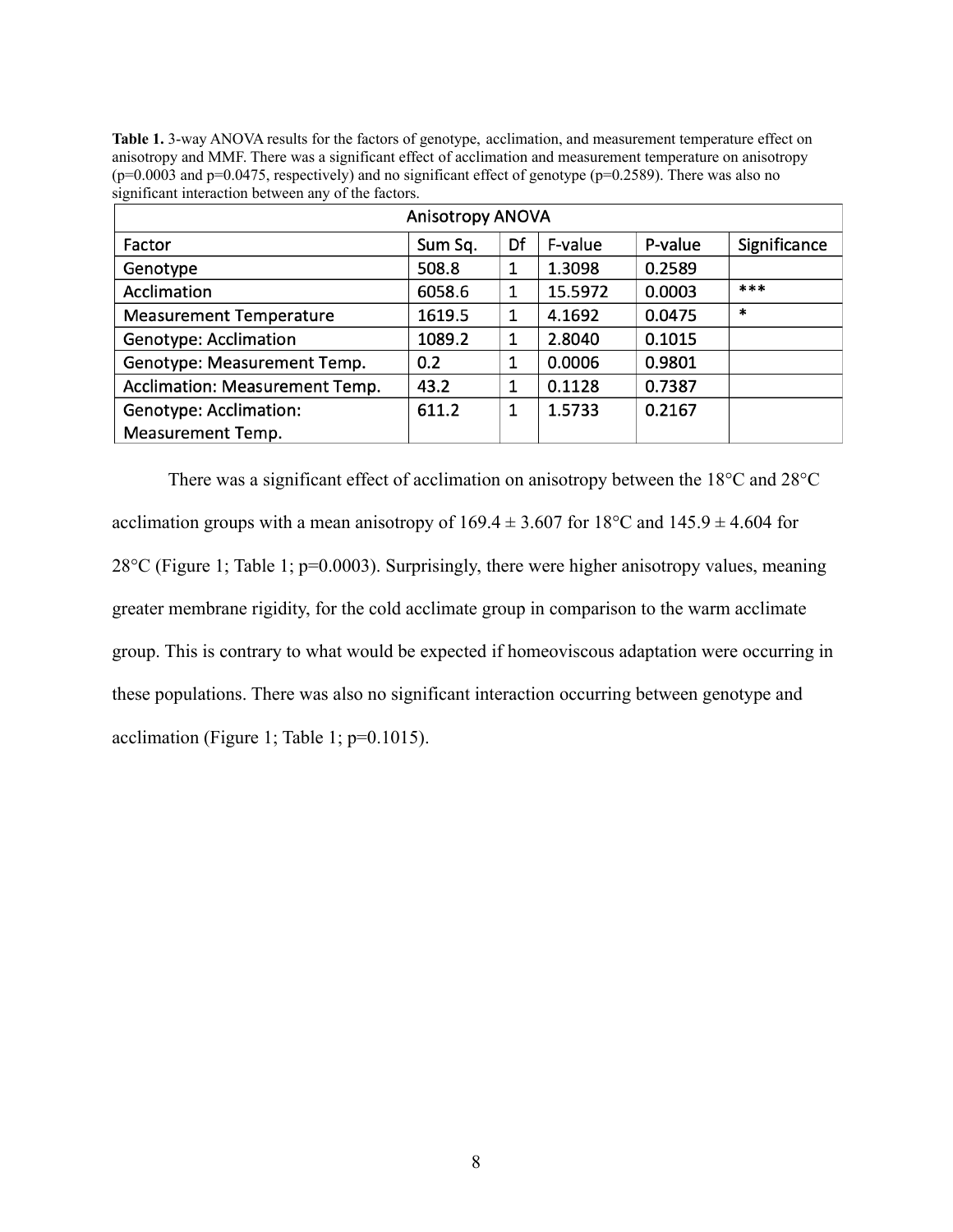

**Figure 1.** Interaction plot for fluorescence anisotropy values for Vermont and Saint Kitts genotypes acclimated to either 18°C or 28°C across measurement temperatures of either 18°C or 28°C. Points represent mean (n=50) anisotropy values for each treatment group. The error bars represent one standard error of measurement both above and below each mean. Each line connects the mean of one group to its counterpart at the other measurement temperature and allows visualization of the degree of change in anisotropy. Anisotropy was not significantly different based on genotype (p=0.2589). Anisotropy was significantly different for acclimation and measurement temperature ( $p=0.0003$  and  $p=0.0475$ , respectively). There were no significant interactions between variables.

There was a significant effect of measurement temperature on anisotropy between the 18°C and 28°C measurement temperature groups with a mean anisotropy of  $164.2 \pm 3.409$  for 18°C and 150.4  $\pm$  5.875 for 28°C (Figure 1; Table 1; p=0.0475). There was an overall higher degree of rigidity present in samples measured at 18°C compared to 28°C. This is consistent with the effect of temperature on membranes. While not a significant result, there was this trend that VT showed higher MMF plasticity after acclimation at 18°C and SK showed higher MMF plasticity after acclimation at 28°C (Figure 1; Table 1; p=0.2167). 18°C acclimation of SK did not show a large change in fluidity with a change in measurement temperature while VT did.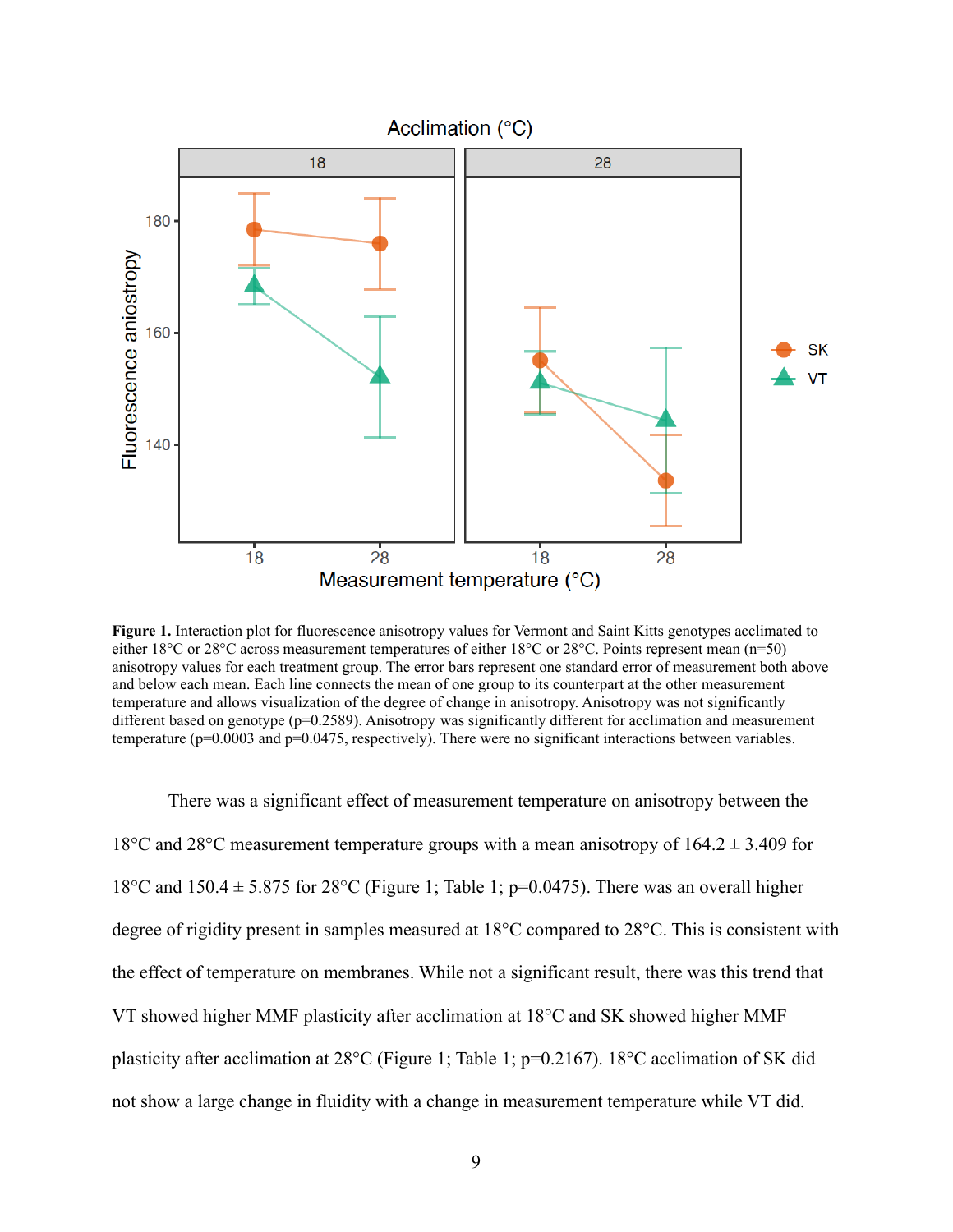Conversely, in the 28°C acclimation group, VT did not show a large change in fluidity with a change in measurement temperature while SK did (Figure 1).

#### **Discussion**

The goal of my research was to determine if thermal acclimation had an effect on the mitochondrial membrane fluidity of temperate and tropical populations of *D. melanogaster*. In order to test this, I acclimated both genotypes to temperatures of either 18°C and 28°C and measured their mitochondrial membrane fluidity using fluorescence anisotropy via the fluorophore TMA-DPH. I predicted that these flies would exhibit HA and compensate for the thermal pressure by altering the fluidity of their membranes, SK flies would have more rigid membranes than VT flies, and that VT flies would exhibit a greater plastic response from acclimation.

The measurements of fluorescence anisotropy indicated that the cold acclimate flies had a significantly more rigid membrane in comparison to the warm acclimate flies. This result is directly contrary to what I would expect to happen if HA were occurring. Previously, Dahlhoff and Somero (1993) found that there was an inverse relationship between MMF and FP in thermally acclimated species of abalone. In other words, they found that the colder acclimation groups had more fluid membranes while the warmer acclimation groups had more rigid membranes for all species of abalone. These findings were consistent with the paradigm of HA. There have been other experiments that have shown that there is no significant HA in certain tissues or species (Rais et al. 2010; Fudge et al. 1998). Rais et al. (2010) found that there was no significant effect of acclimation temperature on FA in membranes of intertidal snails. Fudge et al. (1998) found no significant evidence of HA occurring in the heterothermic rete mirabile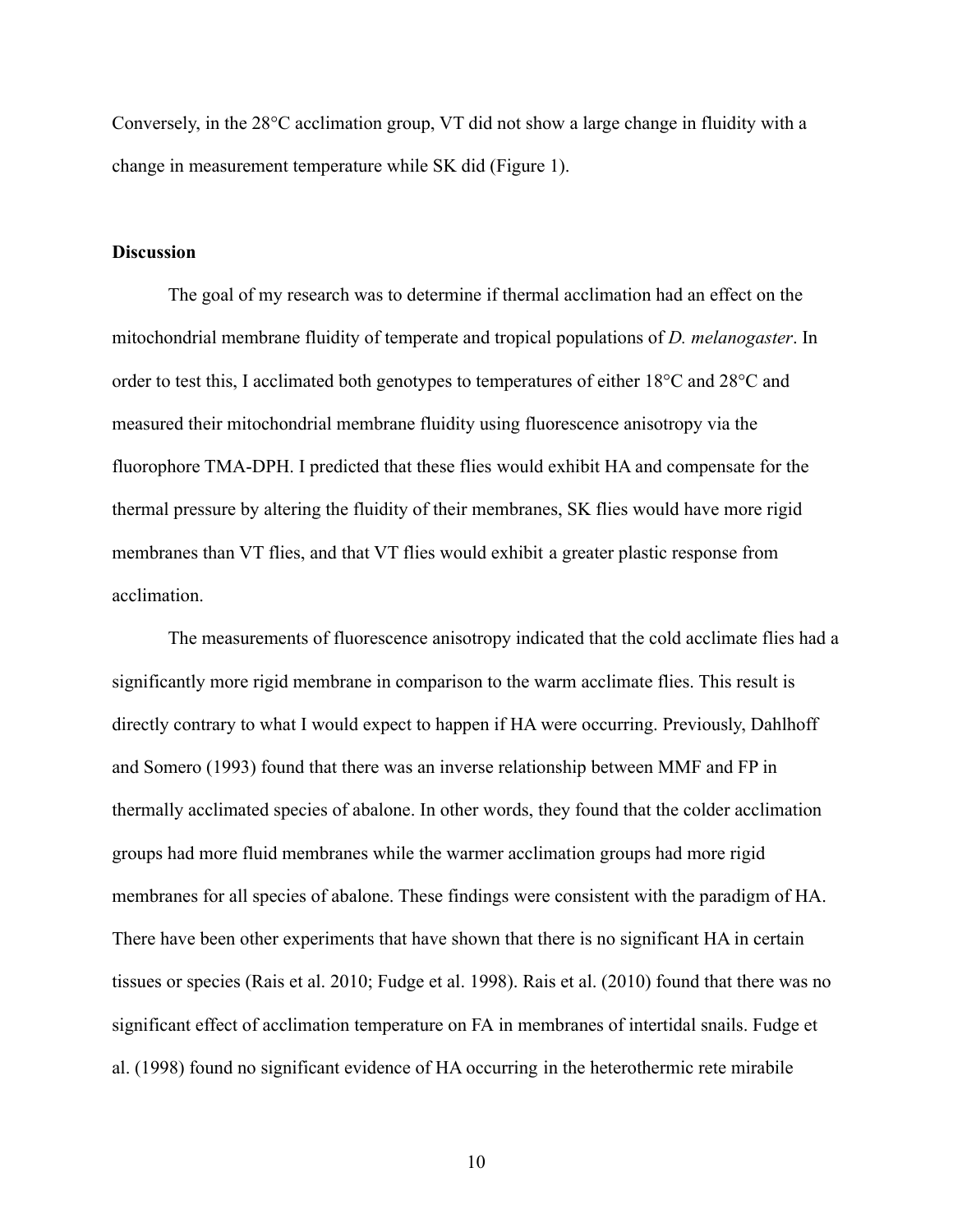tissue of tuna. However, the lack of significant HA found in these experiments is not the same as what I saw in my experiment. There was a significant thermally induced change in MMF through acclimation that exhibited a trend opposite of what would be expected based on homeoviscous theory. Under the context of my research, the lack of HA and the subsequent rigidification or fluidization from cold or warm acclimation, respectively, points toward a maladaptive response in these populations. This response is maladaptive in the sense that a failure to alter MMF in response to temperature has negative consequences on the membrane-associated reaction mechanisms that take place during aerobic respiration in the mitochondria. Based on previous research, that notion is debatable. The enzymatic reactions that take place and are associated with the mitochondrial membrane, may (Gibbs and Somero 1990) or may not (Raynard and Cossins 1991; Trigari et al. 1992; van den Thillart & Modderkolk 1978) be linked with the fluidity or lipid composition of the membrane itself in response to thermal acclimation. Most notably, Raynard and Cossins (1991) found that the transmembrane sodium pump enzyme of trout erythrocytes and the associated membranes did exhibit compensation, but the degree of compensation was variable depending on the temperature, which suggested that the membrane's effect on embedded proteins was not entirely clear. Based on the lack of strong correlation between membrane fluidity and the function of the linked enzymatic proteins from thermal acclimation, the lack of HA may not be as ecologically maladaptive as originally presumed. It is possible that the mitochondria in the flies are still able to sufficiently carry out their biological functions following acclimation without the necessity for preserving an optimal level of fluidity. Instead, the mitochondrial membranes may be changing more as a function of temperature rather than a function of preservation. To see if this were actually the case, I would have to conduct a lipid assay on the mitochondrial membranes and measure the PE:PC ratio in order to determine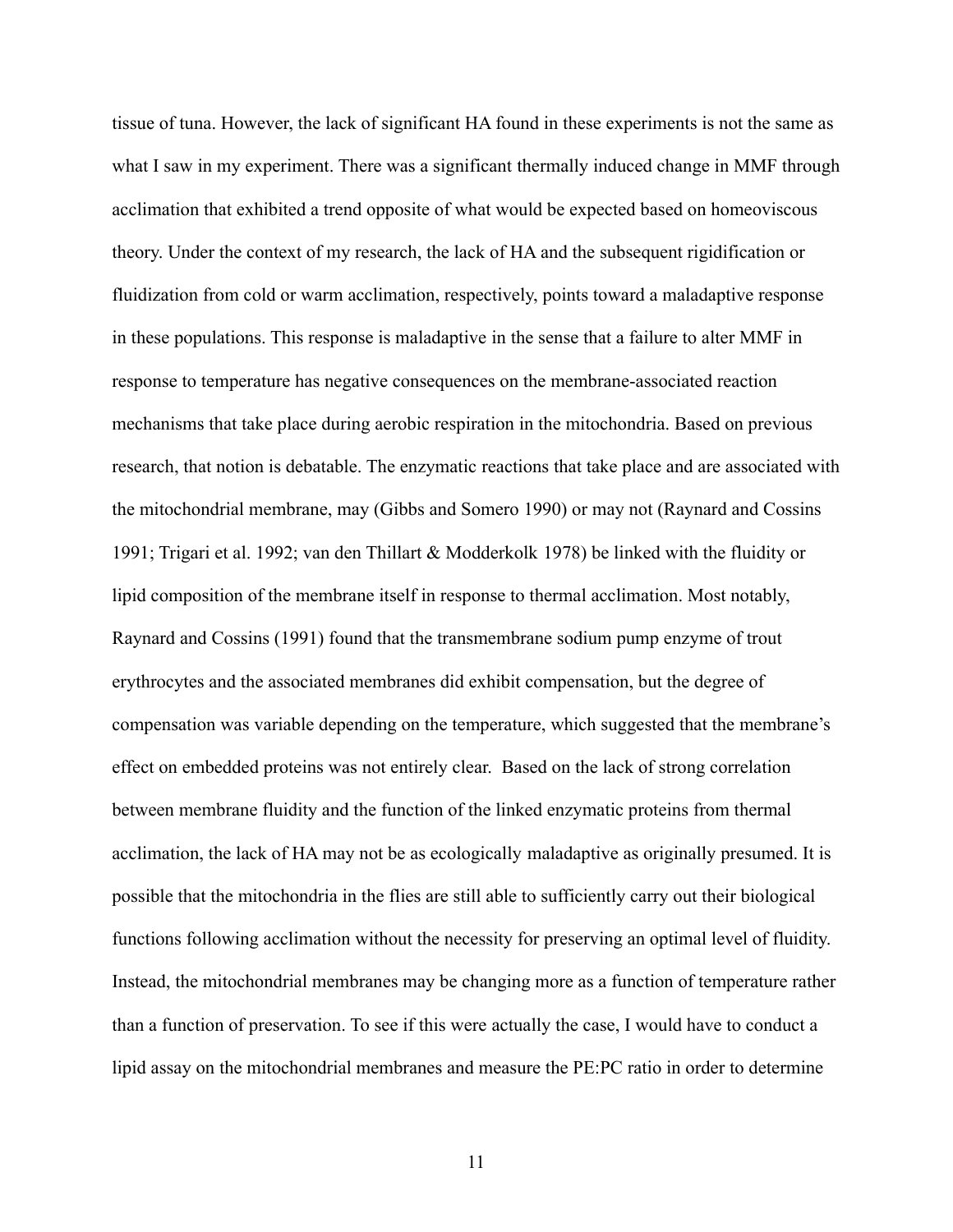whether lipids were actually being significantly exchanged during the acclimation process or if it was not significant and more of a function of temperature on the membranes. The PE:PC ratio measures the relative abundance of the two most common phospholipids, PE and PC, to draw conclusions about membrane fluidity. Cooper et al. (2014) looked at this PE:PC ratio in response to thermal acclimation in temperate and warmer-climate populations of *D. melanogaster* from the United States. They found that there was an inverse relationship between PE:PC ratio and acclimation temperature. As the acclimation temperature increased, there was a higher degree of PC, a less fluid-inducing phospholipid, in comparison to PE. This finding was consistent with homeoviscous adaptation. However, the experiment did not investigate the mitochondrial membranes of these acclimated fruit fly populations. The study looked at the whole lipid pool, drew inferences about the cellular membrane, and found evidence of HA occurring. However, the comparison between a bulk lipid assay and a mitochondrial membrane assay have different implications with regard to physiological contexts. The bulk lipid study takes into account lipid stores as well that are used as a mobilizable energy source, which must be regulated. The way this regulation takes place may or may not be similar to how metabolic rate is changed through the alteration of the mitochondrial membrane. No studies as of yet have investigated potential phospholipid changing of mitochondrial membranes. The results from such an experiment would shed additional light on my results and how exactly the mitochondrial membrane is becoming less or more fluid depending on cold or warm acclimation, respectively.

While fluorescence anisotropy and fluorescence polarization are calculated in slightly different ways, both terms still give the same information regarding membrane fluidity and are comparable (Owicki 2000). The Dahlhoff and Somero (1993) experiment uses FP to compare relative mitochondrial fluidities, while I used FA. The FP values found in their study ranged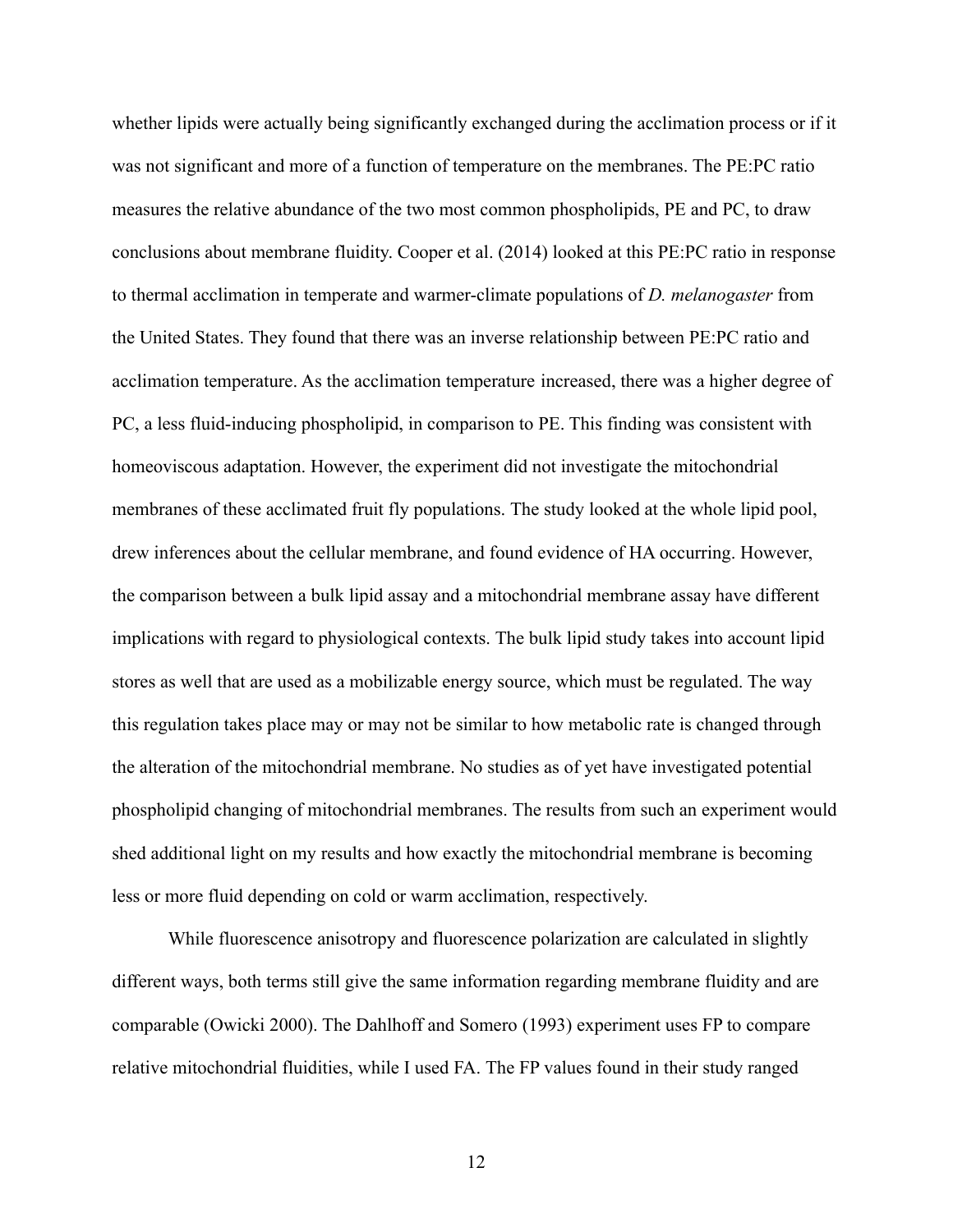about 200 mFP, while the ones in mine ranged only 80 mFA, meaning that there were overall smaller differences in fluidity between the populations in my study compared to theirs. This smaller gap in fluidity may be important regarding why HA is not occurring in these populations. It is possible that the small gap does not represent one that is necessarily biologically disadvantageous or relevant. The fluidities could exist in a range that is acceptable even with thermal stress and therefore does not require alteration via HA. Moreover, the Dahlhoff and Somero (1993) study had acclimation temperatures that ranged from 5°C to 26°C. If I expanded my acclimation range to a similar range of 20°C (8°C - 28°C), I may see a similar broadening of my FA range to 160 mFA instead. These results would then be more comparable to the findings in the Dahlhoff and Somero (1993) study.

Another key difference between my study and the one conducted by Dahlhoff and Somero (1993) is the model organism used and their environmental and physiological histories. Abalone are marine mollusks that are found underwater and experience a usually stable thermal environment. Fruit flies, on the other hand, live in much more thermally variable climates. More importantly, abalone are slow moving organisms while fruit flies are hyperactive and have consequent higher energy needs. These factors suggest that the mechanisms and homeoviscous strategy employed by abalone to alter the fluidity and functionality of their mitochondria are different from those employed in *Drosophila*. In addition to this, another consideration to take into account is the upper thermal limits of the organism as measured by  $LT_{50}$  and whether or not it is dependent on the upper thermal limit of their mitochondria as measured by mitochondrial Arrhenius break temperature (ABT). It appears that this is the case for abalone (Somero 1992), but not for fruit flies as *Drosophila* die at temperatures well below their mitochondrial ABT (Lockwood 2018). This suggests that increases in temperature for fruit flies are not necessarily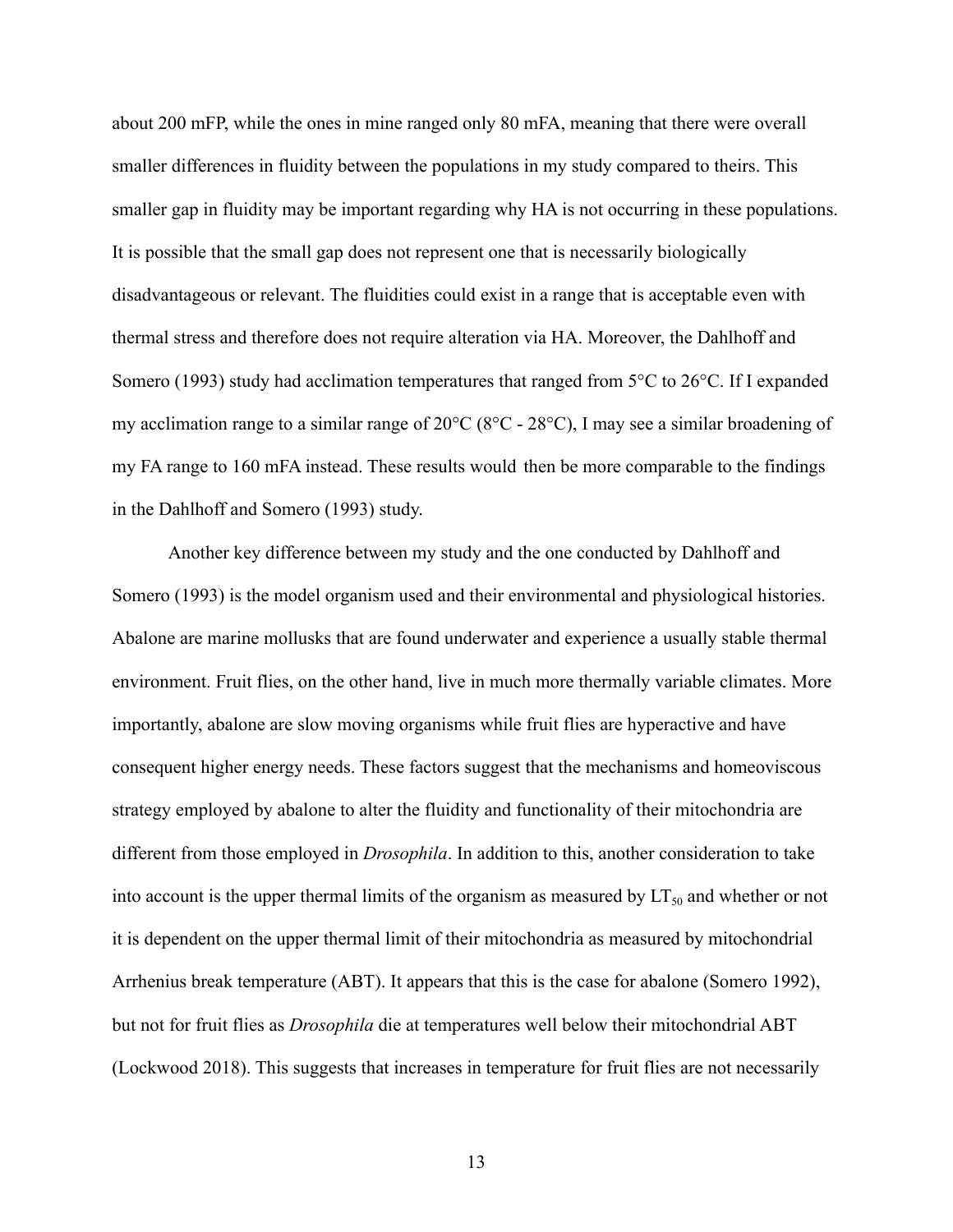maladaptive up to a point. Fewer constraints on mitochondrial function may allow fruit flies to sustain their high metabolic rate at warmer temperatures to support a hyperactive lifestyle.

Looking more at the trends seen in response to acclimation and measurement temperature highlights some consistencies with those seen in previous studies and HA. The SK flies appear to have more rigid membranes when looking at the 18°C acclimation group. This trend is consistent with what is expected regarding homeoviscous adaptation. Since SK flies are from a historically warmer climate, it appears that they have diverged to have more rigid membranes in comparison to their Vermont counterparts. This is similar to the trends seen in Dahlhoff and Somero (1993) and Cooper et al. (2014). However, Dahlhoff and Somero (1993) found that the warm adapted species consistently had more rigid mitochondrial membranes in comparison to the cold adapted ones for all acclimation temperatures. Cooper et al., on the other hand, found that there was no difference between the warm and cold adapted populations when acclimated to a cold temperature, but there was a difference at the higher acclimation temperature. That difference was that Vermont flies had a significant more rigid membrane by PE:PC ratio in comparison to the warmer populations. More importantly, the Vermont flies exhibited a higher degree of change in fluidity or plasticity between acclimations. While in my present experiment it appears that SK might have greater plasticity in terms of difference between acclimation groups, the notion of plasticity is more apparent when comparing measurement temperatures. Specifically, VT exhibits greater plasticity, steeper slope between means of anisotropy across measurement temperature, for the 18°C acclimation group and less so for the 28°C group. Conversely, SK exhibits higher plasticity in the 28°C group and less so in the 18°C group. This is intriguing as it ties back to the findings in Dahlhoff and Somero (1993), where membrane fluidity changes only occurred across the range of temperature at which the species persists. While Vermont flies regularly experience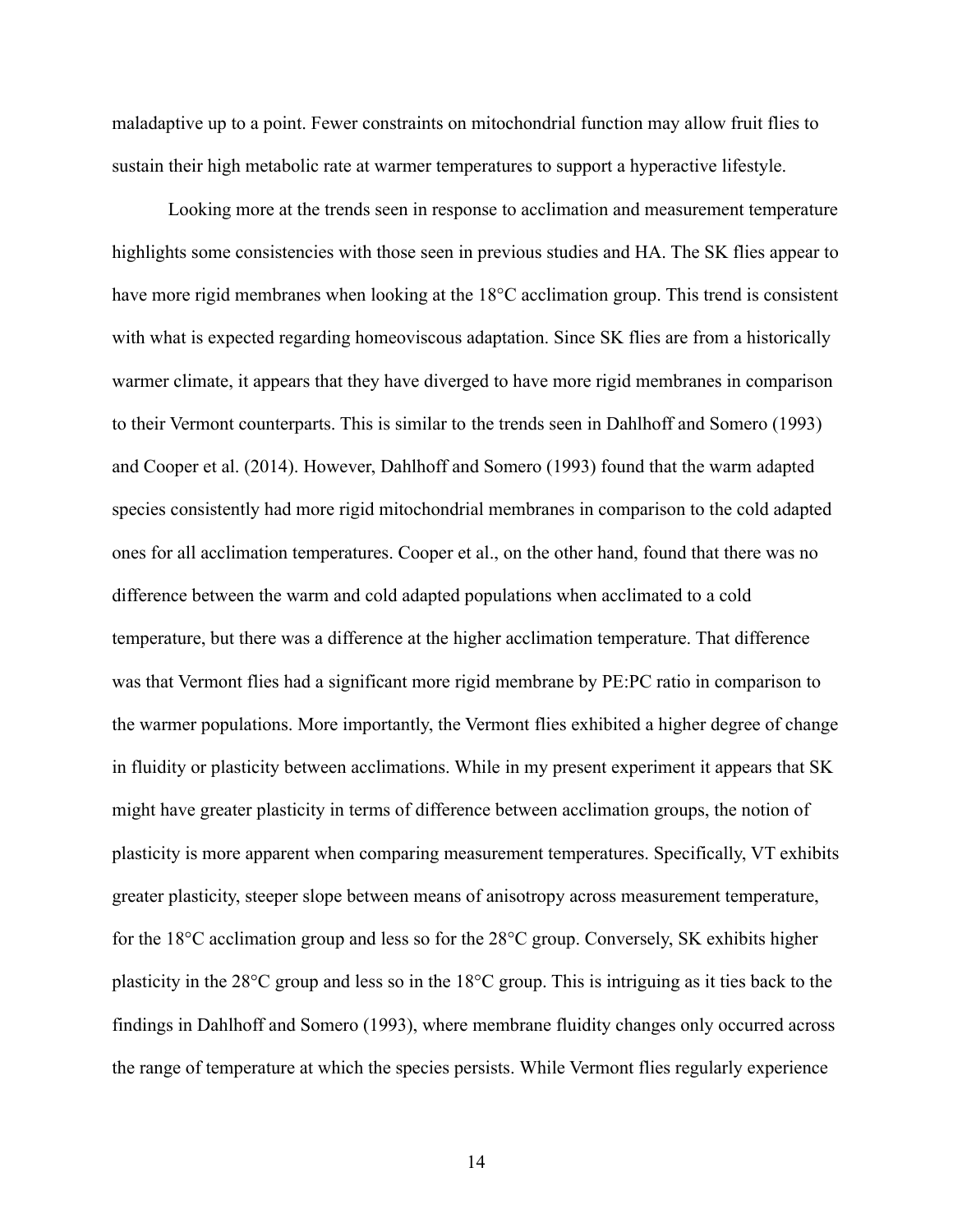temperatures of 18°C, the SK flies rarely do. As a result, it appears the SK membranes become rigid and remain that way after acclimating to 18°C regardless of the measurement temperature. VT membranes exhibit a more plastic change after acclimating to 18°C. The opposite is true of the 28°C acclimate group. While it does reach 28°C during the summer months in Vermont, it is not consistent over periods of time. Saint Kitts, on the other hand, does experience 28°C often. As a result, the VT membranes do not change fluidity much in response to different measurement temperatures and have a slope similar to that of SK membranes in the 18°C acclimation. SK membranes at 28°C acclimation, however, exhibit greater plasticity much like the VT membranes acclimated at 18°C. These observations suggest that the degree of membrane plasticity is influenced by the natural range of temperatures the populations normally encounter.

The alterations in membrane fluidity due to measurement temperature also serve as a proof of concept. While HA is a paradigm that may or not may not be observed, the reaction of membranes to temperature has remained consistent. In the presence of warm temperature, a membrane will tend to become more fluid. In the presence of cold temperature, a membrane will tend to become more rigid (Quinn 1988; Lee and Chapman 1987). The measurements of FA in this experiment are consistent with this trend. At higher measurement temperatures, the FA values generally decreased, indicating a more fluid membrane. At the lower membrane temperatures, there were higher FA values, indicating a more rigid membrane. This observed and expected trend indicates that the other observed trends in this experiment are reflective of the actual fluidities present in the treatments.

In regard to the current rate of climate change, neither genotype appears to be better suited to adapt to it than the other. It does appear, however, that each genotype is thermally adapted and shows HA as SK has a higher membrane rigidity in the 18°C acclimation. The effect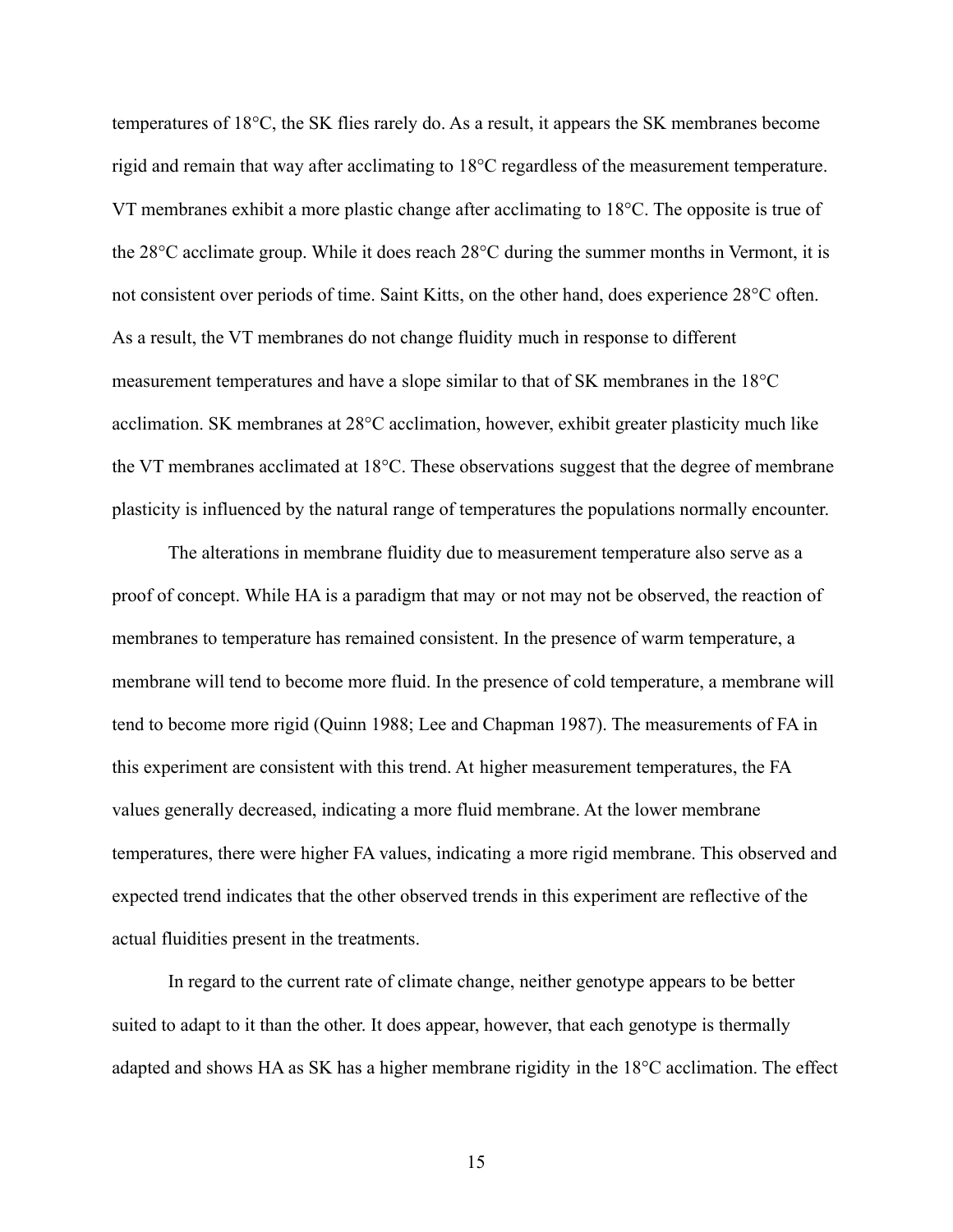of acclimation alone was not enough to reflect the HA that occurs over long periods of evolutionary adaptation to a particular climate. Consideration of metabolic rate is also important when looking at temperature. Since fruit flies are ectotherms, their metabolic rate is fundamentally influenced by changes in temperature (Berrigan & Partridge 1997). Looking specifically at the 18°C acclimate group, both genotypes are going to have reduced metabolic rates. Since the VT mitochondrial membranes exhibit more fluid membranes compared to SK, it suggests that VT flies may be able to better maintain a relatively higher level of metabolism to compensate for the decrease in temperature.

In conclusion, I demonstrated that homeoviscous adaptation is not occurring in response to thermal acclimation in temperate and tropical populations of *D. melanogaster.* The mitochondrial membranes of flies in the 18°C thermal acclimation group exhibited higher fluorescence anisotropy than the mitochondrial membranes of flies in the 28°C thermal acclimation group. These findings are contrary to what would be expected if HA were occurring as cold acclimated flies have more rigid membranes than their warm acclimated counterparts. However, it is possible that this observation is not maladaptive as there is not a strong correlation between mitochondrial membrane fluidity and linked protein functionality (Gibbs and Somero 1990; Raynard and Cossins 1991; Trigari et al. 1992;). Furthermore, the fluidity seen in my experiment exists within a narrow range, which may not be wide enough to have a measurable impact on the organism. I also observed a higher degree of plasticity in the genotypes depending on whether or not they were in the acclimation group that contained a temperature the population encounters in its natural habitat. In the face of climate change, it does not appear that either genotype is especially better suited to handle a rapidly evolving climate. However, evidence of more fluid mitochondrial membranes in VT flies as compared to SK flies acclimated at 18°C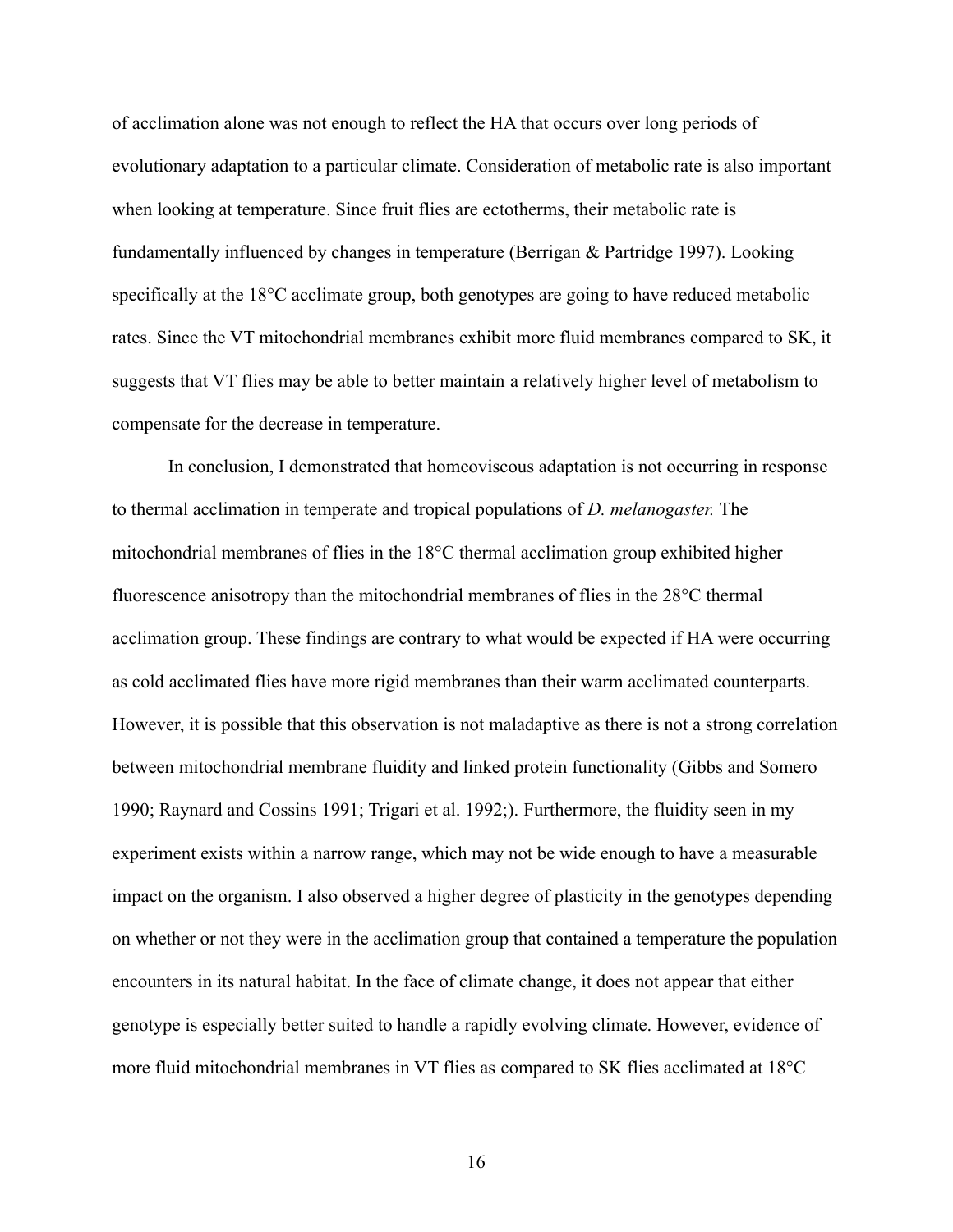may suggest greater compensatory ability with regard to metabolic rate. With global temperatures on the rise, it becomes important to see how ectotherms may or may not be able to adapt to such rapidly changing conditions. From this study, it appears that *D. melanogaster* populations are not readily equipped to handle such increasing changes in temperature with respect to their mitochondrial membranes.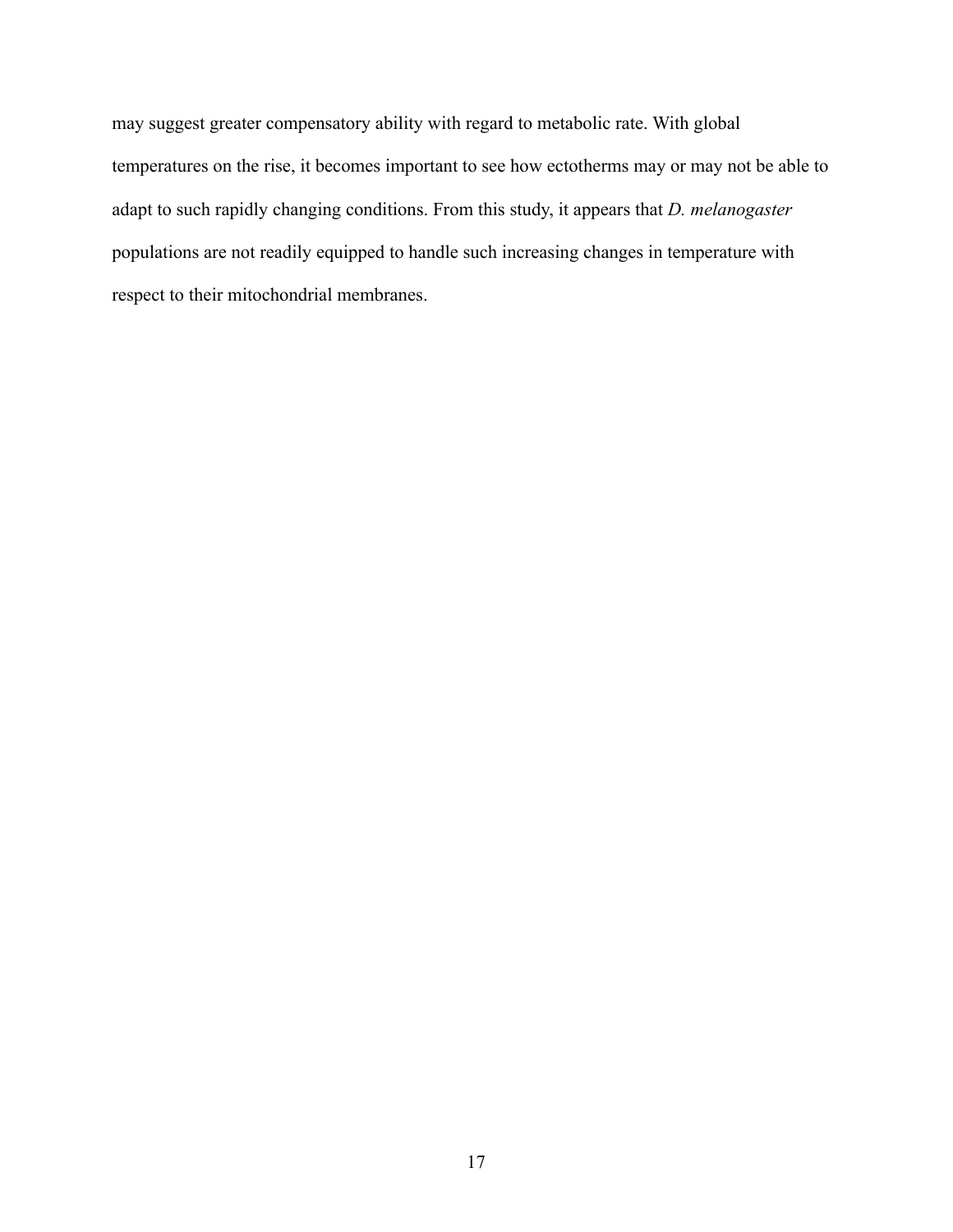## **Acknowledgements**

I would like to thank Dr. Lockwood for his consistent mentorship and for allowing me to complete my thesis research in his lab. I would also like to thank Dr. Emily Mikucki for the incredible time and effort she put in to aid me with my research. I am grateful to all the members of the Lockwood lab for their continuous support and feedback over the years.

This work was supported by NSF grant OIA-1826689 to Brent Lockwood

# **Abbreviations Used**

Homeoviscous adaptation (HA) 1-(4-Trimethylammoniumphenyl) -6-Phenyl-1,3,5-Hexatriene p-Toluenesulfonate (TMA-DPH) Mitochondrial membrane fluidity (MMF) Phosphatidylethanolamine (PE) Phosphatidylcholine (PC) Fluorescence anisotropy (FA) Fluorescence polarization (FP) Vermont (VT) Saint Kitts (SK) Arrhenius break temperature (ABT)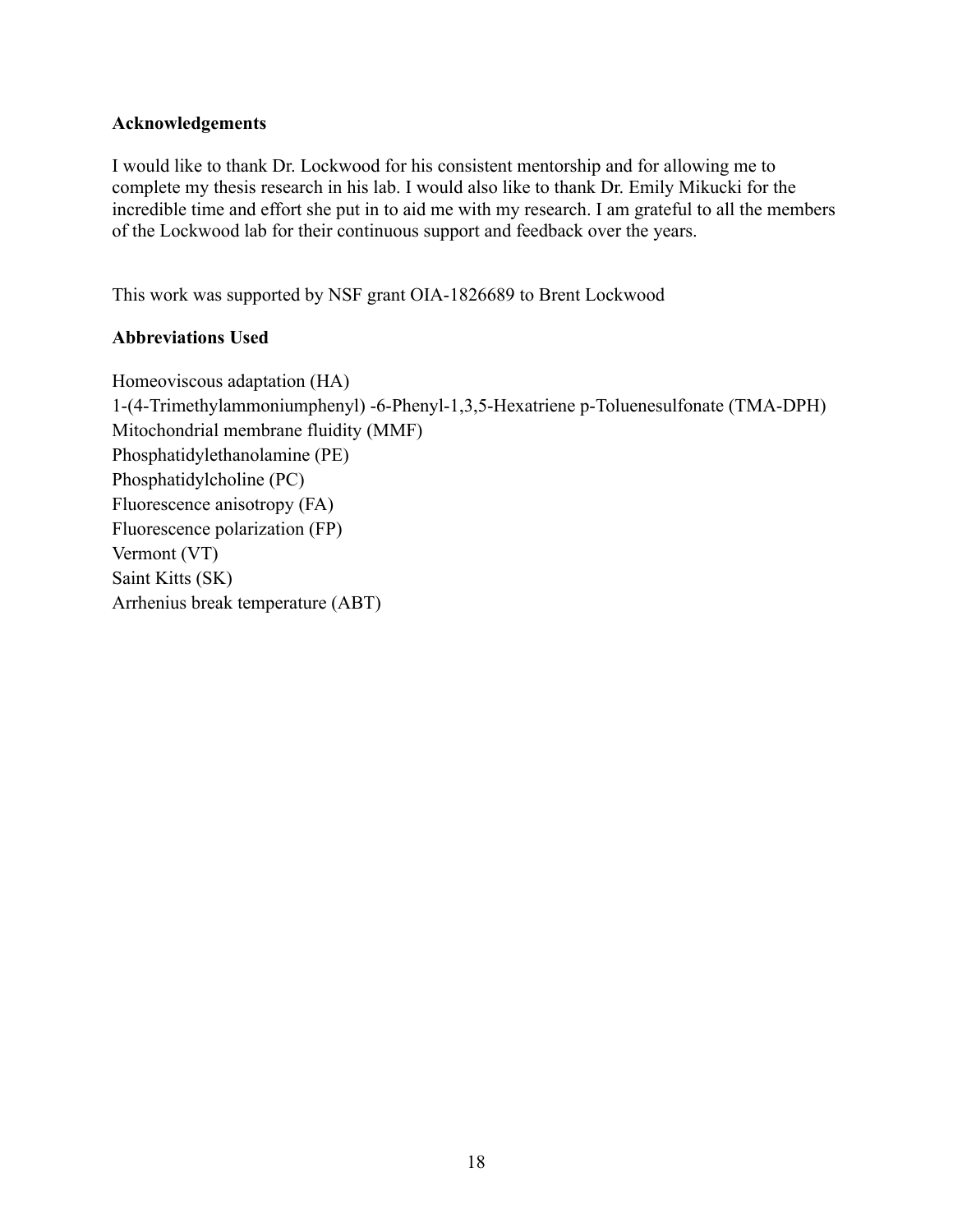#### **References**

- Berrigan, D., & Partridge, L. (1997). Influence of temperature and activity on the metabolic rate of adult Drosophila melanogaster. *Comparative Biochemistry and Physiology Part A: Physiology*, *118*(4), 1301–1307. [https://doi.org/10.1016/S0300-9629\(97\)00030-3](https://doi.org/10.1016/S0300-9629(97)00030-3)
- Chung, D. J., Sparagna, G. C., Chicco, A. J., & Schulte, P. M. (2018). Patterns of mitochondrial membrane remodeling parallel functional adaptations to thermal stress. *Journal of Experimental Biology*, *221*(jeb174458). <https://doi.org/10.1242/jeb.174458>
- Cooper, B. S., Hammad, L. A., Fisher, N. P., Karty, J. A., & Montooth, K. L. (2012). In a Variable Thermal Environment Selection Favors Greater Plasticity of Cell Membranes in Drosophila Melanogaster. *Evolution*, *66*(6), 1976–1984[.](https://doi.org/10.1111/j.1558-5646.2011.01566.x) <https://doi.org/10.1111/j.1558-5646.2011.01566.x>
- Cooper, B. S., Hammad, L. A., & Montooth, K. L. (2014). Thermal adaptation of cellular membranes in natural populations of Drosophila melanogaster. *Functional Ecology*, *28*(4), 886–894. <https://doi.org/10.1111/1365-2435.12264>
- Cossins, A. R., Kent, J., & Prosser, C. L. (1980). A steady state and differential polarised phase fluorimetric study of the liver microsomal and mitochondrial membranes of thermally acclimated green sunfish (Lepomis cyanellus). *Biochimica Et Biophysica Acta*, *599*(2), 341–358. [https://doi.org/10.1016/0005-2736\(80\)90182-0](https://doi.org/10.1016/0005-2736(80)90182-0)
- Dahlhoff, E. A., & Somero, G. N. (1993). Effects of Temperature on Mitochondria from Abalone (genus Haliotis): Adaptive Plasticity and Its Limits. *Journal of Experimental Biology*, *185*(1), 151–168.
- Deutsch, C. A., Tewksbury, J. J., Huey, R. B., Sheldon, K. S., Ghalambor, C. K., Haak, D. C., & Martin, P. R. (2008). Impacts of climate warming on terrestrial ectotherms across latitude. *Proceedings of the National Academy of Sciences*, *105*(18), 6668–6672[.](https://doi.org/10.1073/pnas.0709472105) <https://doi.org/10.1073/pnas.0709472105>
- do Canto, A. M. T. M., Robalo, J. R., Santos, P. D., Carvalho, A. J. P., Ramalho, J. P. P., & Loura, L. M. S. (2016). Diphenylhexatriene membrane probes DPH and TMA-DPH: A comparative molecular dynamics simulation st[u](https://doi.org/10.1016/j.bbamem.2016.07.013)dy. *Biochimica et Biophysica Acta (BBA) - Biomembranes*, *1858*(11), 2647–2661. <https://doi.org/10.1016/j.bbamem.2016.07.013>
- Fudge, D. S., Stevens, E. D., & Ballantyne, J. S. (1998). No evidence for homeoviscous adaptation in a heterothermic tissue: Tuna heat exchangers. *The American Journal of Physiology*, *275*(3), R818-823. <https://doi.org/10.1152/ajpregu.1998.275.3.R818>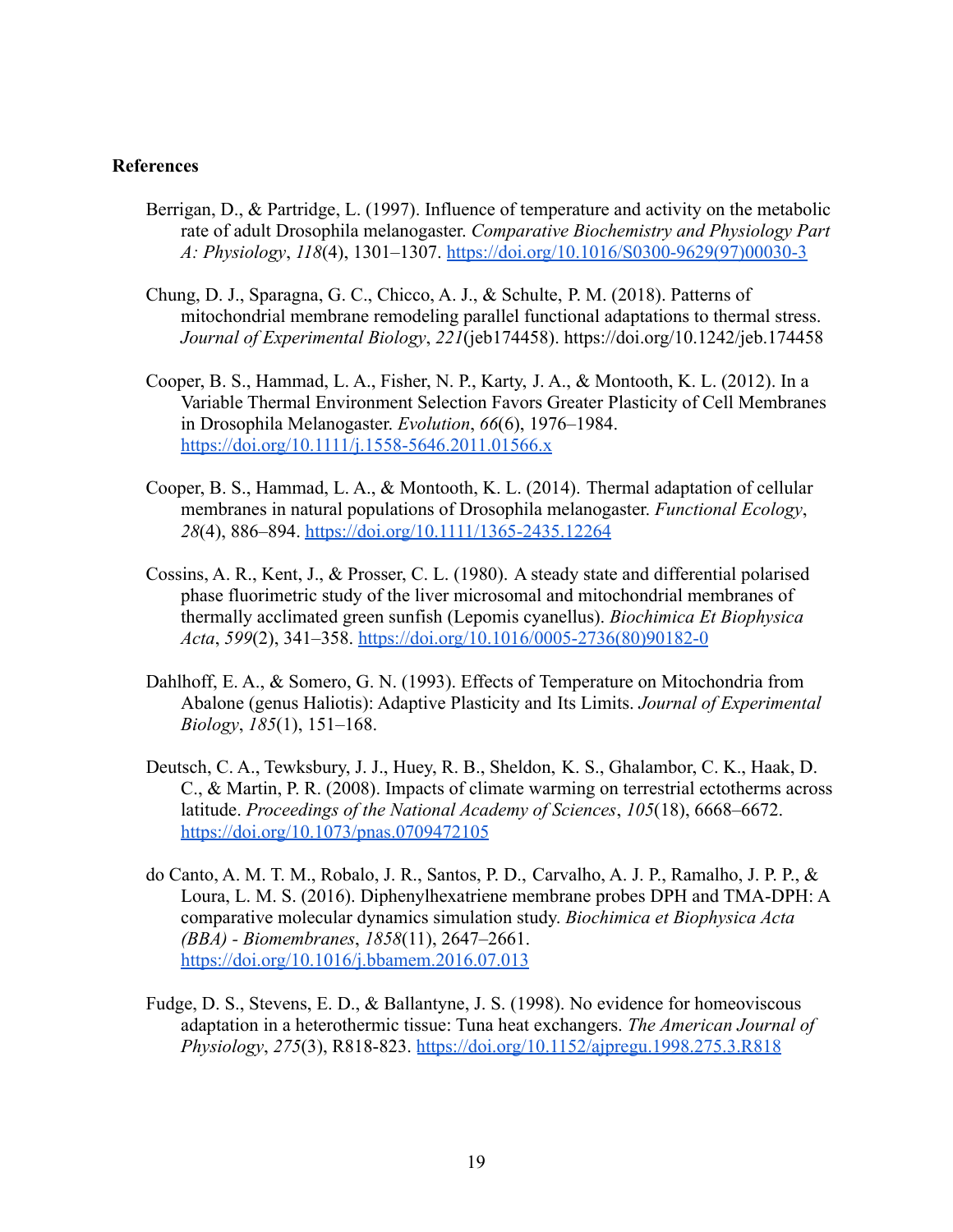- García-Ruiz, C., Fernández-Checa, J. C., Colell, A., Lluis, J. M., Coll, O., & Mari, M. (2003). Cholesterol Impairs the Adenine Nucleotide Translocator-mediated Mitochondrial Permeability Transition through [Al](https://doi.org/10.1074/jbc.M210943200)tered Membrane Fluidity \*. *Journal of Biological Chemistry*, *278*(36), 33928–33935. <https://doi.org/10.1074/jbc.M210943200>
- Gibbs, A., & Somero, G. N. (1990). Na+-K+-adenosine triphosphatase activities in gills of marine teleost fishes: Changes with depth, size and locomotory activity level. *Marine Biology*, *106*(3), 315–321. <https://doi.org/10.1007/BF01344307>
- Hazel, J R. (1995). Thermal Adaptation in Biological Membranes: Is Homeoviscous Adaptation the Explanation? *Annual Review of Physiology*, *57*(1), 19–42[.](https://doi.org/10.1146/annurev.ph.57.030195.000315) <https://doi.org/10.1146/annurev.ph.57.030195.000315>
- Hazel, Jeffrey R., & Eugene Williams, E. (1990). The role of alterations in membrane lipid composition in enabling physiological adaptation of organisms to their physical environment. *Progress in Lipid Research*, *29*(3), 167–227[.](https://doi.org/10.1016/0163-7827(90)90002-3) [https://doi.org/10.1016/0163-7827\(90\)90002-3](https://doi.org/10.1016/0163-7827(90)90002-3)
- Imasheva, A. G., Loeschcke, V., Zhivotovsky, L. A., & Lazebny, O. E. (1998). Stress temperatures and quantitative variation in Drosophila melanogaster. *Heredity*, *81*(3), 246–253. <https://doi.org/10.1046/j.1365-2540.1998.00384.x>
- Lee, D. C., & Chapman, D. (1987). The effects of temperature on biological membranes and their models. *Symposia of the Society for Experimental Biology*, *41*, 35–52.
- Lockwood, B. L., Gupta, T., & Scavotto, R. (2018). Disparate patterns of thermal adaptation between life stages in temperate vs. tropical Drosophila melanogaster. *BioRxiv*, 120360[.](https://doi.org/10.1101/120360) <https://doi.org/10.1101/120360>
- Meiklejohn, C. (n.d.). *An Incompatibility between a Mitochondrial tRNA and Its Nuclear-Encoded tRNA Synthetase Compromises Development and Fitness in Drosophila*. Retrieved October 29, 2020, from <https://journals.plos.org/plosgenetics/article?id=10.1371/journal.pgen.1003238>
- Overgaard, J., Tomčala, A., Sørensen, J. G., Holmstrup, M., Krogh, P. H., Šimek, P., & Koštál, V. (2008). Effects of acclimation temperature on thermal tolerance and membrane phospholipid composition in the fruit fly Drosophila melanogaster. *Journal of Insect Physiology*, *54*(3), 619–629. <https://doi.org/10.1016/j.jinsphys.2007.12.011>
- Owicki, J. C. (2000). Fluorescence Polarization and Anisotropy in High Throughput Screening: Perspectives and Primer. *Journal of Biomolecular Screening*, *5*(5), 297–306[.](https://doi.org/10.1177/108705710000500501) <https://doi.org/10.1177/108705710000500501>